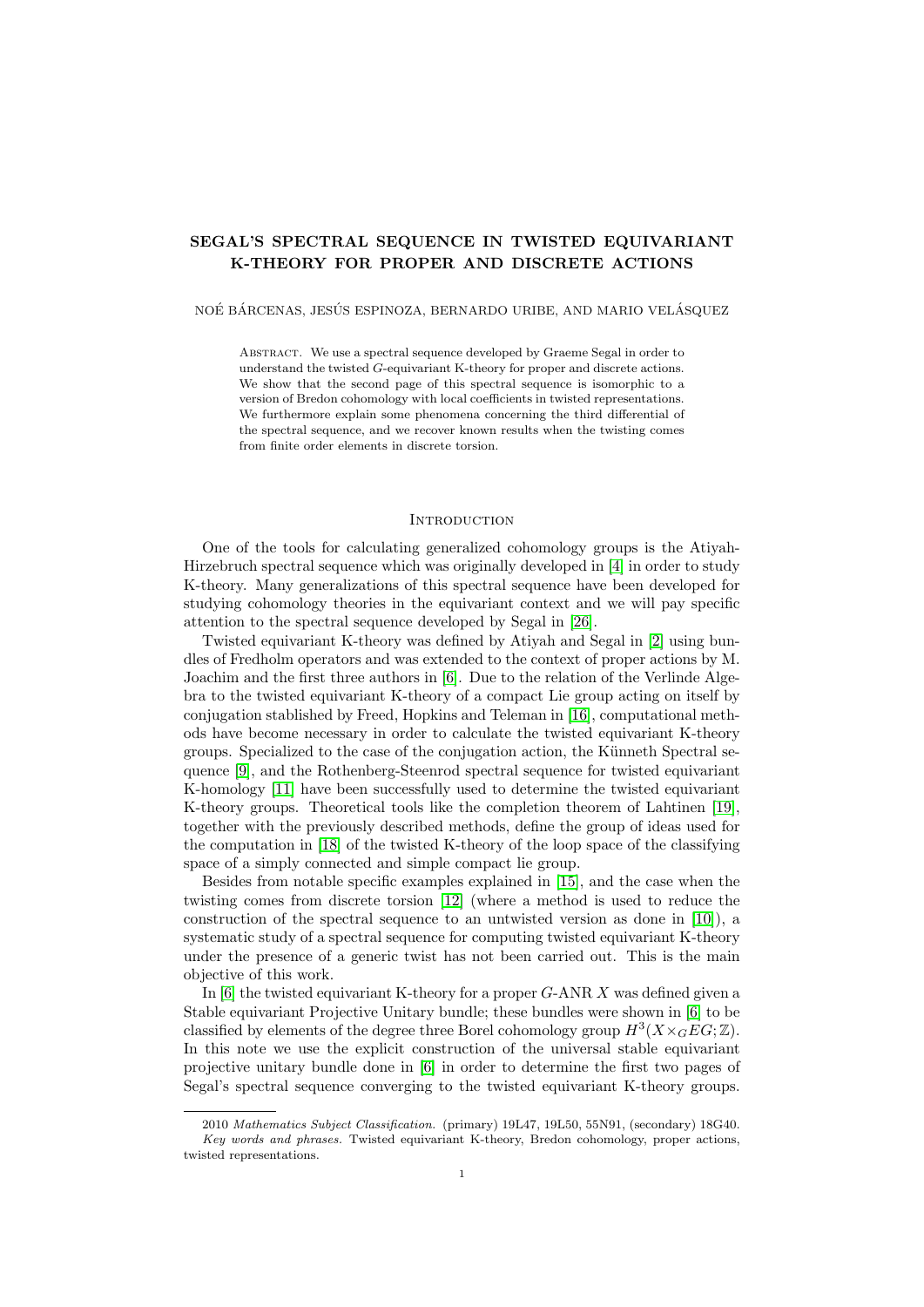For this purpose we develop a twisted version of Bredon cohomology, cohomology which turns out to determine the  $E_2$ -page of Segal's spectral sequence once it is applied to an equivariantly contractible cover.

The construction of the spectral sequence extends and generalizes previous work of C. Dwyer [\[12\]](#page-23-6), who only treated the twistings which are classified by cohomology classes of finite order which lie in the image of the canonical map  $H^3(BG, \mathbb{Z}) \rightarrow$  $H^3(X\times_G EG;\mathbb{Z})$ ; these twistings take the name of discrete torsion twistings.

The main result of this note, which is Theorem [4.7,](#page-14-0) relies on the construction and the properties of the universal stable equivariant projective unitary bundle carried out in [\[6\]](#page-23-2). Since this work can be seen as a continuation of what has been done in [\[6\]](#page-23-2), we will use the notation, the definitions and the results of that paper. We will not reproduce any proof that already appears in [\[6\]](#page-23-2), instead we will give appropriate references whenever a definition or a result of [\[6\]](#page-23-2) is used.

We emphasize that the topological issues that may appear when working with the Projective Unitary Group have all been resolved in [\[22,](#page-24-4) Section 15] when it is endowed with the norm topology. We therefore assume in this work that we are working with the norm topology when discussing topological properties of operator spaces.

This note is organized as follows. In Section [1](#page-2-0) a version of Bredon cohomology associated to an equivariant cover of a space is constructed. In Section [2](#page-4-0) the basics of Transformation Groups and Parametrized Homotopy Theory needed for the construction are quickly reviewed. This is used to construct a version of Bredon cohomology with local coefficients. In Section [3](#page-6-0) the construction of twisted equivariant K-theory for proper and discrete actions given in [\[6\]](#page-23-2) is reviewed. In Section [4](#page-11-0) , the Bredon cohomology with local coefficients in twisted representations is shown to be isomorphic to the second page of a spectral sequence converging to twisted equivariant K-theory. Some phenomena concerning the third differential of this spectral sequence is also analyzed. In Section [5](#page-16-0) some simple examples are given including the case of discrete torsion which was developed by Dwyer in [\[12\]](#page-23-6).

<span id="page-1-0"></span>Acknowledgements. The first author was financially supported by the Hausdorff Center for Mathematics in Bonn, the Leibniz Preis of Prof. Wolfgang Lück, a CONACyT postdoctoral fellowship , and PAPIIT-UNAM Grant ID100315. The second author acknowledges the support of a CONACyT postdoctoral fellowship. The third author acknowledges and thanks for the financial support provided by the Alexander Von Humboldt Foundation, by the Max Planck Institute of Mathematics and by COLCIENCIAS through grant number FP44842-617-2014 of the Fondo Nacional de Financiamiento para la Ciencia, la Tecnología y la Inovación. The fourth author acknowledges the support of an UNAM postdoctoral fellowship.

### CONTENTS

| Introduction                                                             |                |
|--------------------------------------------------------------------------|----------------|
| Acknowledgements                                                         | $\overline{2}$ |
| 1. Bredon cohomology associated to a cover                               | 3              |
| 2. Parametrized equivariant topology                                     | 5.             |
| 3. Twisted equivariant K-theory and local coefficient versions of Bredon |                |
| cohomology                                                               | 7              |
| 3.1. Twisted equivariant K-theory                                        | 7              |
| 3.2. Universal projective unitary stable equivariant bundle              |                |
| 3.3. Bredon cohomology with local coefficients                           | 9              |
| 4. Segal's spectral sequence for twisted equivariant K-theory            | 12             |
| 4.1. The third differential                                              | 14             |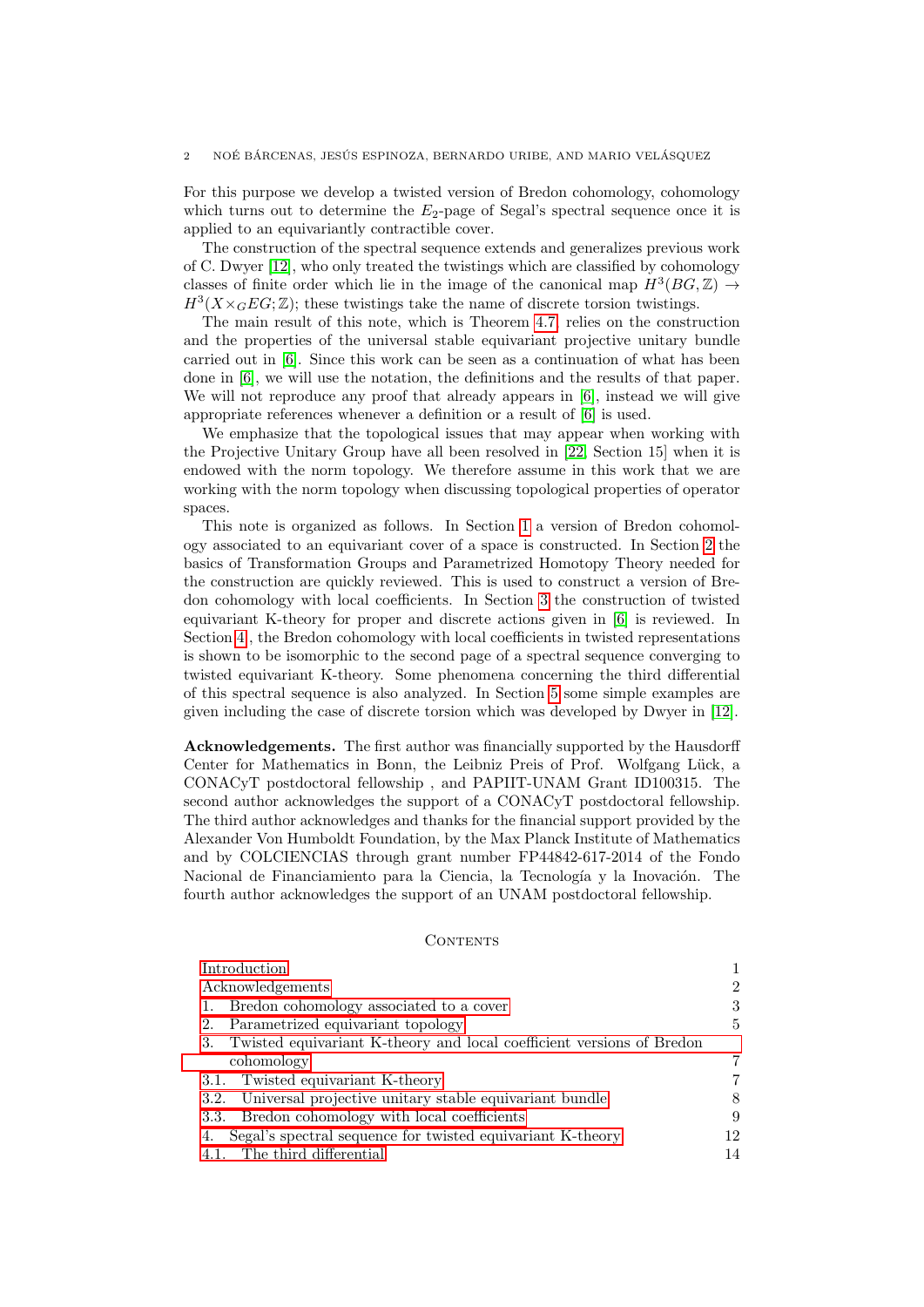| SEGAL'S SPECTRAL SEQUENCE IN TWISTED EQUIVARIANT K-THEORY                    | 3  |
|------------------------------------------------------------------------------|----|
| Applications<br>5.                                                           | 17 |
| Equivariant K-theory<br>5.1.                                                 | 17 |
| The case of $\eta = 0$<br>5.2.                                               | 17 |
| Twisted equivariant K-theory for trivial G-spheres<br>5.3.                   | 17 |
| Discrete torsion<br>5.4.                                                     | 18 |
| Appendix: Brown representability<br>6.                                       | 19 |
| Based G-CW-complexes<br>6.1.                                                 | 20 |
| $qf$ -model category structure for G-CW-complexes over B<br>6.2.             | 20 |
| Generating sets in the category of proper $G$ -CW-complex over $B$ .<br>6.3. | 23 |
| Equivariant parametrized homotopy theories and Brown representa-<br>6.4.     |    |
| bility                                                                       | 24 |
| References                                                                   | 24 |

### 1. Bredon cohomology associated to a cover

<span id="page-2-0"></span>We introduce first the formalism of modules and spaces over a category (see [\[10\]](#page-23-7) for details).

**Definition 1.1.** Let  $\mathcal{C}$  be a small category. A contravariant  $\mathcal{C}$ -space is a contravariant functor  $C \longrightarrow$  SPACES to the category of compactly generated spaces.

**Definition 1.2.** Let X and Y be C-spaces of the same variance. Their mapping space  $\text{Hom}_{\mathcal{C}}(X, Y)$  is the space of natural transformations between the functors  $X$  and  $Y$ , endowed with the subspace topology of the product of the spaces of pointed maps  $\Pi_{c \in \text{Obj}(C)} \text{Map}(X(c), Y(c))$ , where  $\text{Map}(X(c), Y(c))$  has the compactopen topology for any  $c \in \text{Obj}(\mathcal{C})$ .

Let I be the constant functor with value the interval  $[0, 1]$ . A C-homotopy between two C-maps  $f_0, f_1 : X \to Y$  is a natural transformation  $H : X \times I \to Y$ such that the composition  $H \circ i_k$  with the inclusions  $i_k : X \to X \times I$  for  $k = 0, 1$ are equal to  $f_k$ . The set of C-homotopy classes of maps between two spaces will be denoted by  $[X, Y]_{\mathcal{C}}$ 

**Definition 1.3.** Let X be a contravariant, pointed C-space over C and let Y be a covariant C-space over C. Their tensor product  $X \otimes_{\mathcal{C}} Y$  is the space defined by

$$
\coprod_{c \in \text{Obj}(\mathcal{C})} X(c) \times Y(c) / \sim
$$

where ∼ is the equivalence relation generated by  $(X(\phi)(x), y) \sim (x, Y(\phi)(y))$  for all morphisms  $\phi : c \to d$  in C and points  $x \in X(d)$  and  $y \in Y(c)$ .

**Definition 1.4.** Let  $\mathcal{C}$  be a small category. A free  $\mathcal{C}\text{-CW}$  complex is a contravariant C-space together with a filtration

$$
X_0 \subset X_1 \subset \ldots = X
$$

such that  $X = \text{colim}_n X_n$  and each  $X_n$  is obtained from the  $X_{n-1}$  by a pushout consisting of maps of  $C$ -spaces of the form

$$
\coprod_{i \in I_n} \text{Mor}_{\mathcal{C}}(?, c_i) \times S^{n-1} \longrightarrow X_{n-1}
$$
\n
$$
\downarrow \qquad \qquad \downarrow
$$
\n
$$
\coprod_{i \in I_n} \text{Mor}_{\mathcal{C}}(?, c_i) \times D^n \longrightarrow X_n
$$

where the  $c_i$ 's are objects in  $\mathcal C$  and the spaces  $\text{Mor}_{\mathcal C}(?, c_i)$  carry the discrete topology.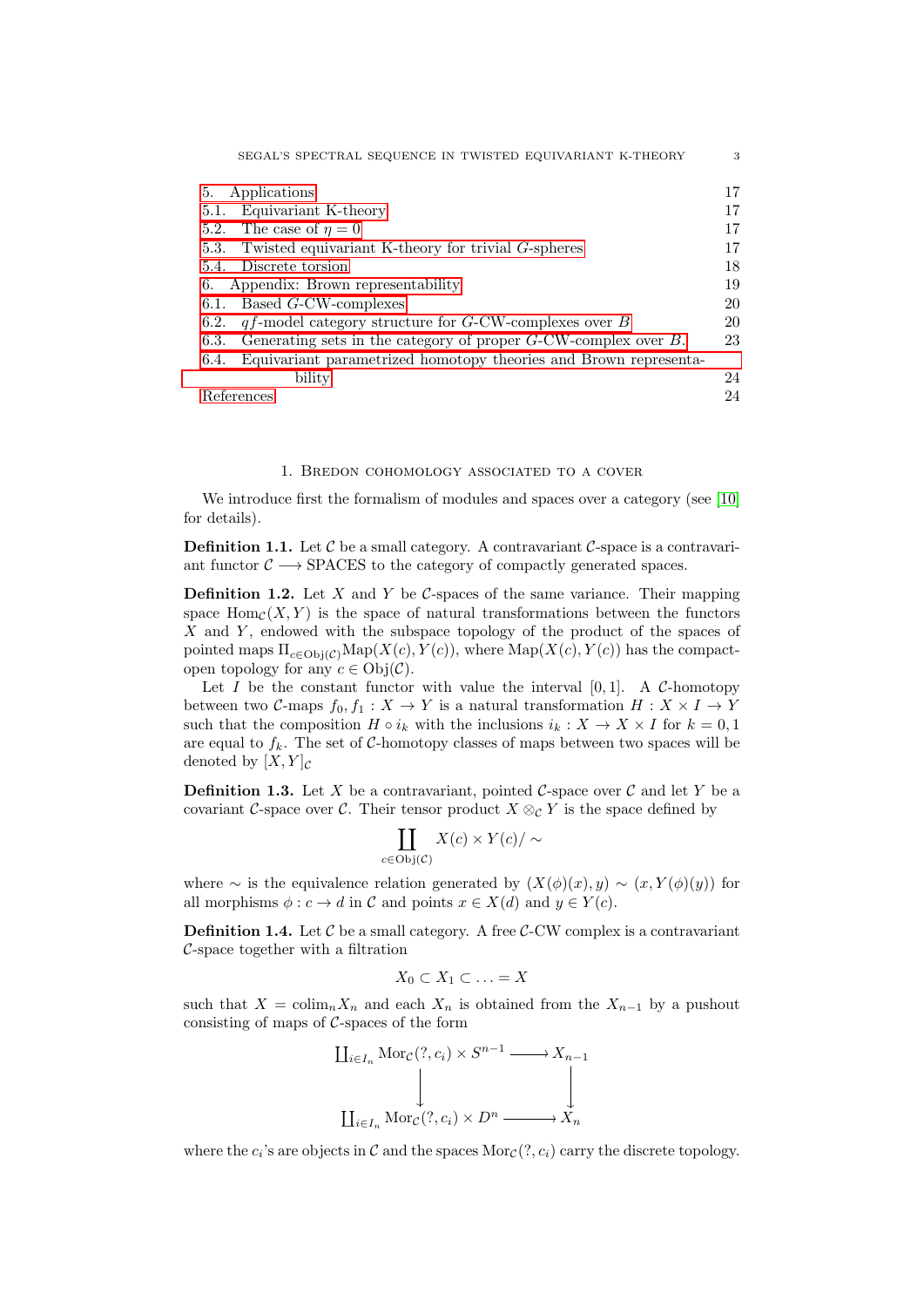**Definition 1.5.** Let  $\mathcal{C}$  be a small category and  $R$  be a commutative ring. A contravariant RC-module is a contravariant functor from  $\mathcal C$  to the category of Rmodules. A contravariant  $RC$ -chain complex is a functor from  $C$  to the category of R-chain complexes.

We write  $C$ -module for a  $\mathbb{Z}C$ -module.

An RC-module  $F$  is free if it is isomorphic to an  $R\mathcal{C}$ -module of the form

$$
F(?) = \bigoplus_{i \in I} R[\mathrm{Mor}_{\mathcal{C}}(?, c_i)]
$$

for some index set I and objects  $c_i \in \mathcal{C}$ .

Given two  $RC$ -modules  $A, B$  of the same variance, the  $R$ -module

$$
\mathrm{Hom}_{RC}(A,B)
$$

is the module of natural transformations of functors from  $\mathcal C$  to  $R$ -modules.

**Definition 1.6.** Given a category  $\mathcal{C}$  and an object c in  $\mathcal{C}$ , the category over c,  $C \downarrow c$  is the category where the objects are morphisms  $\varphi : c_0 \to c$  and a morphism between  $\varphi_0 : c_0 \to c$  and  $\varphi_1 : c_1 \to c$  is a morphism  $\psi : c_0 \to c_1$  in C such that  $\varphi_0 = \varphi_1 \circ \psi.$ 

Dually, the category under an object c, denoted  $c \downarrow c$  is the category where the objects are morphisms  $\varphi : c \to c_0$  and a morphism between  $\varphi_0 : c \to c_0$  and  $\varphi: c \to c_1$  is a morphism in  $\mathcal{C}, \psi: c_0 \to c_1$  such that  $\varphi_1 = \psi \circ \varphi_0$ .

Fix an object c, and denote by  $B\mathcal{C} \downarrow c$  the classifying space of the category over c and by  $Bc \downarrow c$  the classifying space of the category under c.

The contravariant, free  $\mathbb{Z}C$ -chain complex  $C_*^{\mathbb{Z}}(c)$  is defined on every object as the cellular  $\mathbb{Z}$ -chain complex of BC  $\downarrow$  c.

**Definition 1.7.** Let M be a contravariant C-module. The cohomology of C with coefficients in M,  $H^n(\mathcal{C}, M)$  is defined to be the cohomology groups of the cochain complex of natural transformations between the C-modules  $C_*^{\mathbb{Z}}(\mathcal{C})$  and M,

$$
H^n({\mathcal C},M):=H^n{\rm Hom}_{{\mathbb Z} C}(C_*^{\mathbb Z}({\mathcal C}),M).
$$

We now specialize to the categories relevant to twisted K-theory and Bredon cohomology with local coefficient systems.

Let G be a group and X be a proper G-ANR. Let  $\mathcal{U} = \{U_i\}_{i \in \Sigma}$  be a countable covering of X by open, G-invariant sets  $X = \bigcup$  $\bigcup_{i\in\Sigma} U_i$ . Given a subset  $σ ⊂ Σ$ , define  $U_{\sigma} = \bigcap_{i \in \sigma} U_i$ . We will assume that for all  $\sigma$ , the open set  $U_{\sigma}$  is G-homotopy equivalent to an orbit  $G/H_{\sigma}$  for a finite group  $H_{\sigma} \subset G$ . The existence of such a cover, sometimes known as contractible slice cover, is guaranteed for proper G-ANR's by an appropriate version of the slice Theorem (see [\[1\]](#page-23-10)).

The category associated to  $\mathcal U$ , denoted by  $\mathcal N_G\mathcal U$ , has for objects  $\bigsqcup_{\sigma\subset\Sigma}U_\sigma$  and for morphism the inclusions  $U_{\tau} \to U_{\sigma}$  whenever there is an inclusion of sets  $\sigma \subset \tau$ .

A coefficient system with values on R-modules is a contravariant functor  $\mathcal{N}_G\mathcal{U} \rightarrow$  $R - Mod.$ 

**Definition 1.8.** Let X be a proper G-space with a contractible slice cover  $\mathcal{U}$ , and let M be a coefficient system. Define the Bredon cohomology groups with respect to U as the cohomology groups of the category  $\mathcal{N}_G U$  with coefficients in M,

$$
H_G^n(X, \mathcal{U}; M) := H^n(\mathcal{N}_G \mathcal{U}, M).
$$

Whenever we have a refinement  $V \rightarrow U$  of the G-invariant cover, we get a group homomorphism

$$
H^n_G(X,\mathcal{U};M)\to H^n_G(X,\mathcal{V};M')
$$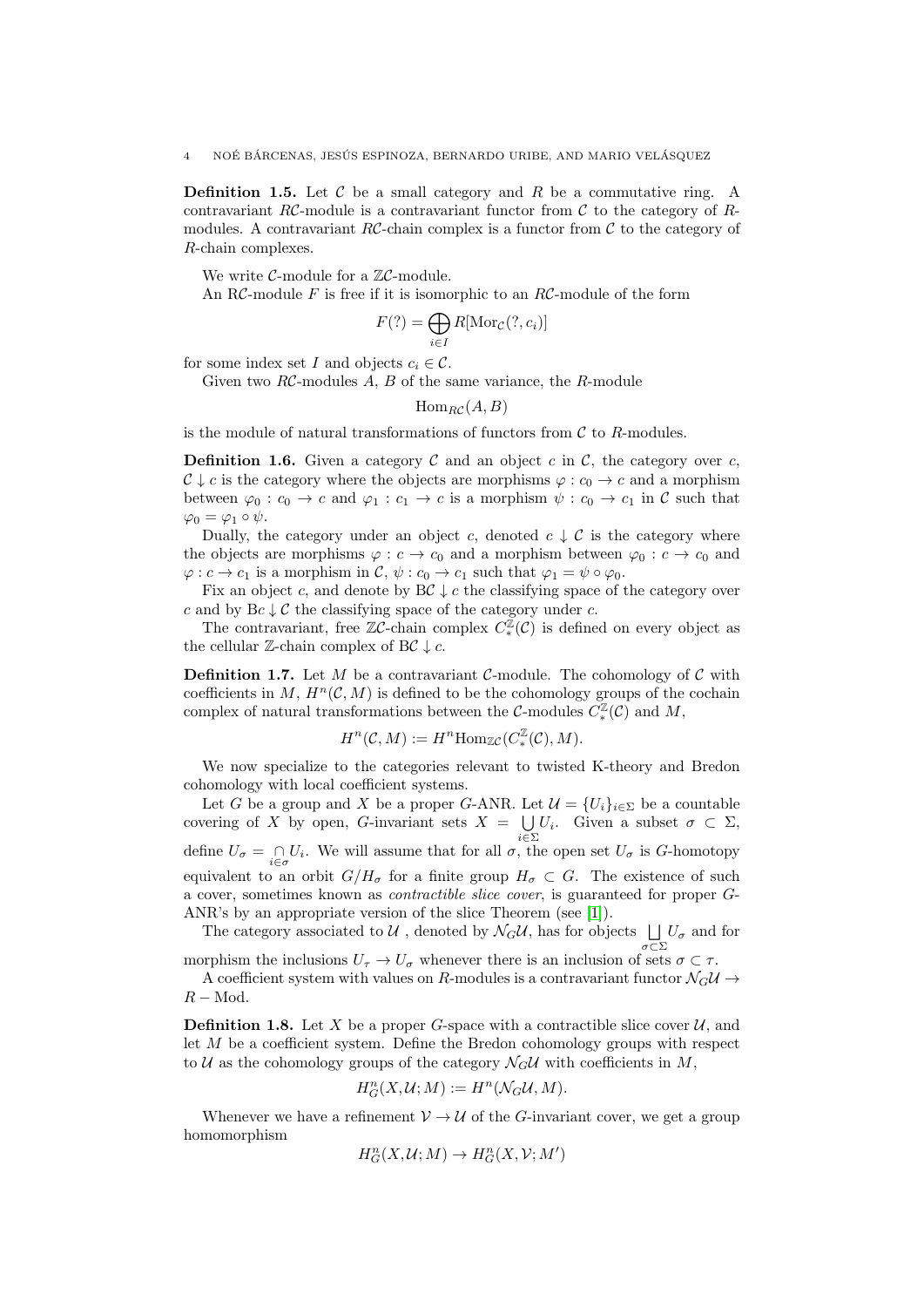where the functor  $M'$  is obtained by the composition of the functor  $\mathcal{N}_G V \to \mathcal{N}_G U$ with the functor M.

**Remark 1.9.** For more general spaces than a proper  $G$ -ANR, a version of Čech cohomology might be constructed by taking the inverse limit over open covers  $U$  of the space  $X$ :

$$
\check{H}^{n}_{G}(X;M) := \lim_{\mathcal{U}} H^{n}(\mathcal{N}_{G}\mathcal{U},M).
$$

Details are provided in  $[24]$ . Other approaches to Čech versions of Bredon cohomology include [\[17\]](#page-24-6).

## 2. Parametrized equivariant topology

<span id="page-4-0"></span>The orbit category was introduced by Bredon for the definition of cohomological invariants of spaces with an action. We introduce now a formalism for taking into account also twisting data.

**Definition 2.1.** Let G be a discrete group. The orbit category  $\mathcal{O}_G^P$ , with respect to the family of finite subgroups, has as objects

 $\mathrm{Obj}(\mathcal{O}_G^P) = \{G/H \mid H \text{ is a finite subgroup of } G\}$ 

and as morphisms G-maps

$$
\text{Mor}_{\mathcal{O}_G^P}(G/H, G/K) = \text{Map}(G/H, G/K)^G.
$$

Given a G-space X, the fixed point set system of X, denoted by  $\Phi X$ , is the  $\mathcal{O}_G^P$ -space defined by:

$$
\Phi X(G/H) := \text{Map}(G/H, X)^G = X^H
$$

and if  $\theta: G/H \to G/K$  corresponds to  $gK \in (G/K)^H$  then

$$
\Phi X(\theta)(x) := gx \in X^H
$$

whenever  $x \in X^K$ . The functor  $\Phi$  becomes a functor from the category of proper G-spaces to the category of  $\mathcal{O}_G^P$ -spaces.

If X is a contravariant functor from  $\mathcal{O}_G^P$  to spaces, and  $\nabla$  is the covariant functor from  $\mathcal{O}_G^P$  to spaces which assigns to an orbit  $G/H$  the homogenous space  $G/H$ , one can define the G-space

$$
\hat{\mathcal{X}} := \bigsqcup_{c \in \mathrm{Obj}(\mathcal{O}_G^P)} \mathcal{X}(c) \times \nabla(c) / \sim
$$

where  $\sim$  is the equivalence relation generated by  $(\mathcal{X}(\phi)(x), y) \sim (x, \nabla(\phi)(y))$  for all morphisms  $\phi: c \to d$  in  $\mathcal{O}_G^P$  and points  $x \in \mathcal{X}(d)$  and  $y \in \nabla(c)$ , and the G-action comes from the left translation action on  $G/H$ .

For G a discrete group [\[10,](#page-23-7) lemma 7.2] the functors  $\Phi$  and  $\Delta \otimes_{\mathcal{O}_G^P} \nabla$  are adjoint, i.e. for a  $\mathcal{O}_G^P$  space X and a G-space Y there is a natural homeomorphism

$$
\mathrm{Map}(\mathcal{X} \times_{\mathcal{O}_G^P} \nabla, Y)^G \stackrel{\cong}{\to} \mathrm{Hom}_{\mathcal{O}_G^P}(\mathcal{X}, \Phi Y),
$$

and moreover, the adjoint of the identity map on  $\Phi Y$  under the above adjunction, is a natural G-homeomorphism

$$
(\Phi Y) \times_{\mathcal{O}_G^P} \nabla \stackrel{\cong}{\to} Y.
$$

A model for the homotopical version of the previous construction is defined as follows. Consider the topological category  $(\mathcal{X}, \nabla)$  whose objects are

$$
Obj((\mathcal{X}, \nabla)) = \bigsqcup_{c \in Obj(\mathcal{O}_G^P)} \mathcal{X}(c) \times \nabla(c)
$$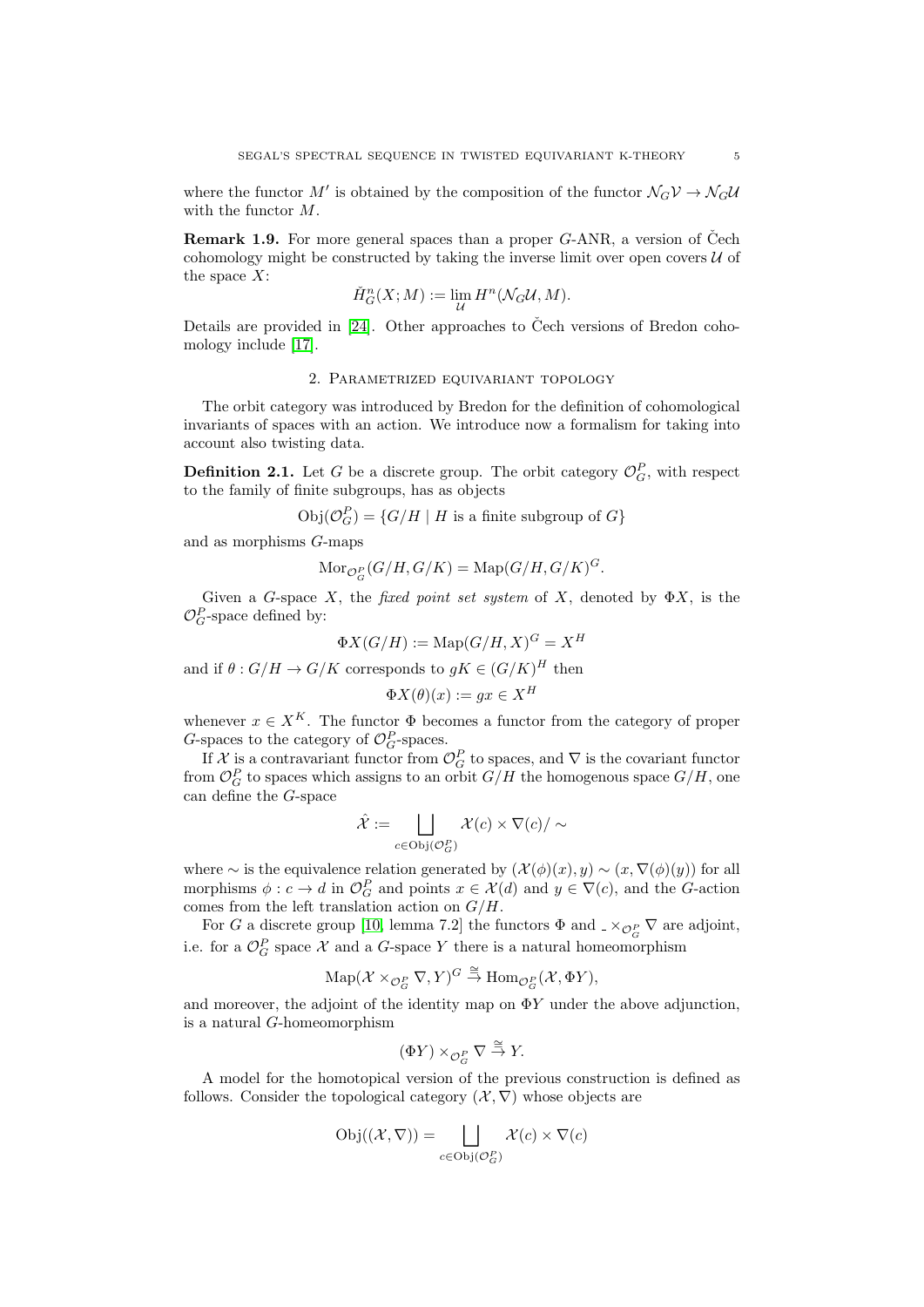and whose morphisms consist of all triples  $(x, \phi, y)$  where  $\phi : c \rightarrow d$  is a morphism in  $\mathcal{O}_G^P$  and  $x \in \mathcal{X}(d)$  and  $y \in \nabla(c)$ , with source $(x, \phi, y) = (\mathcal{X}(\phi)(x), y)$  and target $(x, \phi, y) = (x, \nabla(\phi)(y))$ . Define the space  $\hat{\mathcal{X}}^h$  as the geometric realization of the category  $(\mathcal{X}, \nabla)$ . The space  $\hat{\mathcal{X}}^h$  is provided with a map  $\hat{\mathcal{X}}^h \to \hat{\mathcal{X}}$  which is a model for the map from the homotopy colimit to the colimit. This map is a G-homotopy equivalence if  $\mathcal X$  is a free  $\mathcal O_G^P$ -complex.

We recall now results on the homotopy theory of spaces with an action of a group G and  $\mathcal{O}_G^P$ -spaces.

**Definition 2.2.** Let G be a discrete group. Given a family  $\mathcal F$  of subgroups of G, which is closed under conjugation and taking subgroups.

- A map  $f: X \to Y$  of G-spaces is called an F-equivalence if for every finite subgroup  $H \leq G$ , the map  $f^H: X^H \to Y^H$  is a weak equivalence of topological spaces.
- A map  $f: X \to Y$  of G-spaces is called an F-fibration if for every finite subgroup  $H \leq G$ , the map  $f^H: X^H \to Y^H$  is a Serre fibration of topological spaces.
- A map  $f: X \to Y$  of G-spaces is called an F-cofibration if it has the left lifting property with respect to any map which is  $\mathcal{F}\text{-equivalence}$  and F-fibration.

The qf-model structure on  $\mathcal{O}_G^P$ -spaces, with levelwise weak equivalences and cofibrations having the left homotopy extension property is Quillen equivalent to the homotopy category of compactly generated, weak Hausdorff G-spaces, with the above mentioned model category structure for the family  $\mathcal{F} = \mathcal{ALL}$  of all subgroups of  $G$  [\[14\]](#page-23-11). In the Appendix we prove a parametrized version of this result and we show some more facts concerning the homotopy category of both G-spaces and  $\mathcal{O}_G^P$ -spaces.

We now introduce the category of  $\mathcal{O}_G^P$ -spectra. Recall that a spectrum is a sequence of pointed spaces  ${E_n}_{n \in \mathbb{Z}}$  with structure maps  $E_n \wedge S^1 \to E_{n+1}$ .

A (strong) map of spectra  $f : E \to F$  is a sequence of maps compatible with the structure maps.

Finally, recall that a spectrum is called an  $\Omega$ -spectrum if the adjoint of the structure maps  $E_n \to \Omega E_{n+1}$  are weak homotopy equivalences.

**Definition 2.3.** Let G be a discrete group. An  $\mathcal{O}_G^P$ -spectrum is a contravariant functor  $E: \mathcal{O}_G^P \to \text{SPECTRA}$  to the category of spectra and strong maps.

Given an  $\mathcal{O}_G^P$ -space X, we denote by

$$
\Sigma \mathcal{X} = \mathcal{X}_+ \wedge S^1
$$

the space given on each object  $G/H$  as the reduced suspension  $\mathcal{X}_+(G/H) \wedge S^1$ , together with the structure maps given by smashing with the identity map.

The *n*-th suspension  $\Sigma^n$  X is the space defined on objects as  $\mathcal{X}(G/H)_+ \wedge S^n$ .

**Definition 2.4.** Let  $\mathcal{X}$  be an  $\mathcal{O}_G^P$ -space. The naive  $\mathcal{O}_G^P$ -suspension spectrum of  $\mathcal{X}$ , denoted by  $\Sigma^{\infty}\mathcal{X}$ , is defined on each object  $G/H$  as the *n*-th suspension space  $\Sigma^{\infty}_{\mathcal{O}_G^P} \mathcal{X}(n) = \Sigma^n \mathcal{X} = \mathcal{X}_+ \wedge S^n$  with the  $\mathcal{O}_G^P$ -structure maps obtained by smashing the  $\mathcal{O}_G^P$ -maps of X with the identity map  $S^n \to S^n$  and spectra structure maps given by the homeomorphisms  $S^n \wedge S^1 \to S^{n+1}$ .

We now introduce parametrized versions of the constructions defined in the orbit category.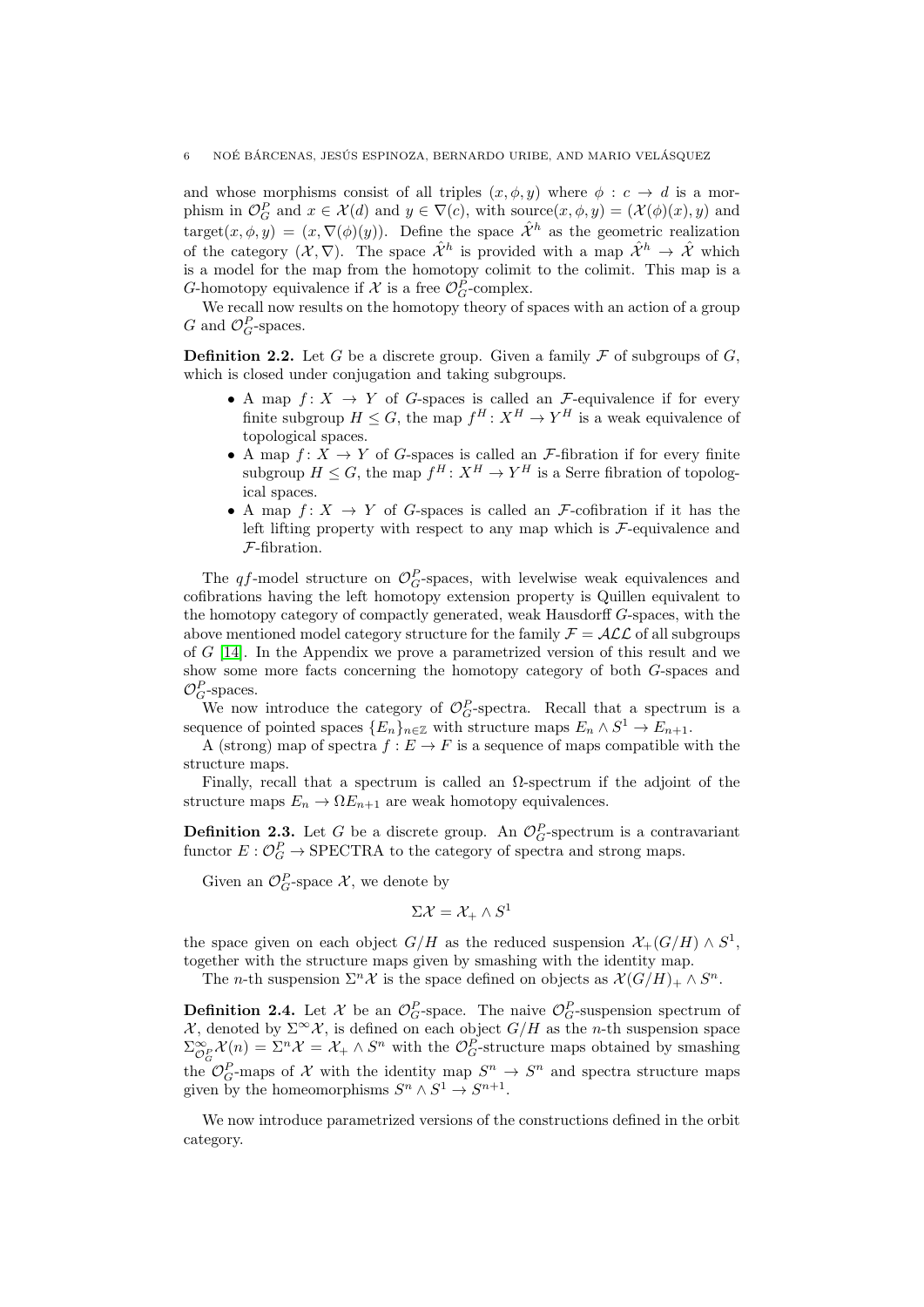**Definition 2.5.** Fix a contravariant  $\mathcal{O}_G^P$ -space  $\mathcal{B}$ . A  $\mathcal{O}_G^P$ -space over  $\mathcal{B}$  is a contravariant  $\mathcal{O}_G^P$  space X endowed with a natural transformation of  $\mathcal{O}_G^P$ -spaces  $p_{\mathcal{X}}$ :  $\mathcal{X} \to \mathcal{B}$ ; this map is usually called projection.

A map of  $\mathcal{O}_G^P$ -spaces over  $\mathcal B$  is a map of  $\mathcal{O}_G^P$ -spaces  $F: \mathcal{X} \to \mathcal{Y}$ , which in addition is compatible with projections in the sense that  $p_{\mathcal{V}} \circ F = p_{\mathcal{X}}$ .

The space of maps over  $\mathcal{B}$ , denoted by  $\text{Hom}_{\mathcal{O}_G^P}(\mathcal{X}, \mathcal{Y})_{\mathcal{B}}$ , is defined as the subspace of the  $\mathcal{O}_G^P$ -mapping space consisting of  $\mathcal{O}_G^P$ -maps which are compatible with the projection maps:

 $\text{Hom}_{\mathcal{O}_G^P}(\mathcal{X}, \mathcal{Y})_B := \{F \in \text{Hom}_{\mathcal{O}_G^P}(\mathcal{X}, \mathcal{Y}) \mid p_{\mathcal{Y}} \circ F = p_{\mathcal{X}}\}.$ 

We denote the set of homotopy classes of maps over  $\beta$  by

$$
{}_{\mathcal{O}_G^P}[\mathcal{X},\mathcal{Y}]_\mathcal{B} := \pi_0 \left( {\rm Hom}_ {\mathcal{O}_G^P}(\mathcal{X}, \mathcal{Y})_ {\mathcal{B}} \right).
$$

## <span id="page-6-0"></span>3. Twisted equivariant K-theory and local coefficient versions of BREDON COHOMOLOGY

<span id="page-6-1"></span>3.1. Twisted equivariant K-theory. Twisted equivariant K-theory for proper actions of discrete groups was introduced in [\[6\]](#page-23-2). In what follows we will recall its definition using Fredholm bundles and its properties following [\[6\]](#page-23-2) and the classification of equivariant principal bundles done in [\[6,](#page-23-2) [22\]](#page-24-4).

<span id="page-6-2"></span>**Definition 3.1.** Let  $X$  be a proper  $G$ -space with the homotopy type of a proper G-ANR. Let  $H$  be a separable complex Hilbert space and

$$
\mathcal{U}(\mathcal{H}) = \{ U : \mathcal{H} \to \mathcal{H} \mid U \circ U^* = U^* \circ U = \text{Id} \}
$$

be the unitary group endowed with the norm topology. The group  $P\mathcal{U}(\mathcal{H}) =$  $\mathcal{U}(\mathcal{H})/S^1$  with the quotient topology is the group of projective unitary operators.

A projective unitary, stable G-equivariant bundle is a right  $P\mathcal{U}(\mathcal{H})$ , principal bundle

$$
P\mathcal{U}(\mathcal{H}) \to P \to X
$$

endowed with a left  $G$  action lifting the action on  $X$  such that:

- the left G-action commutes with the right  $P\mathcal{U}(\mathcal{H})$  action, and
- for all  $x \in X$  there exists a G-neighborhood V of x and a  $G_x$ -contractible slice U of x with V equivariantly homeomorphic to  $U \times_{G_x} G$  with the action

$$
G_x \times (U \times G) \to U \times G, \quad k \cdot (u, g) = (ku, gk^{-1}),
$$

together with a local trivialization

$$
P|_V \cong (P\mathcal{U}(\mathcal{H}) \times U) \times_{G_x} G
$$

where the action of the isotropy group is:

$$
G_x \times [(P\mathcal{U}(\mathcal{H}) \times U) \times G] \rightarrow (P\mathcal{U}(\mathcal{H}) \times U) \times G
$$
  

$$
k \cdot [(F, y), g] \rightarrow [(f_x(k)F, ky), gk^{-1}]
$$

with  $f_x: G_x \to PU(H)$  a fixed stable homomorphism, in the sense that the unitary representation H induced by the homomorphism  $f_x : G_x =$  $f_x^* \mathcal{U}(\mathcal{H}) \to \mathcal{U}(\mathcal{H})$  contains each of the irreducible representations of  $\tilde{G}_x$  on which  $S<sup>1</sup>$  acts by multiplication an infinite number of times.

Let X be a G-space and  $P \rightarrow X$  a projective unitary stable G-equivariant bundle over X. Recall  $[2, 6]$  $[2, 6]$  that the space of Fredholm operators is endowed with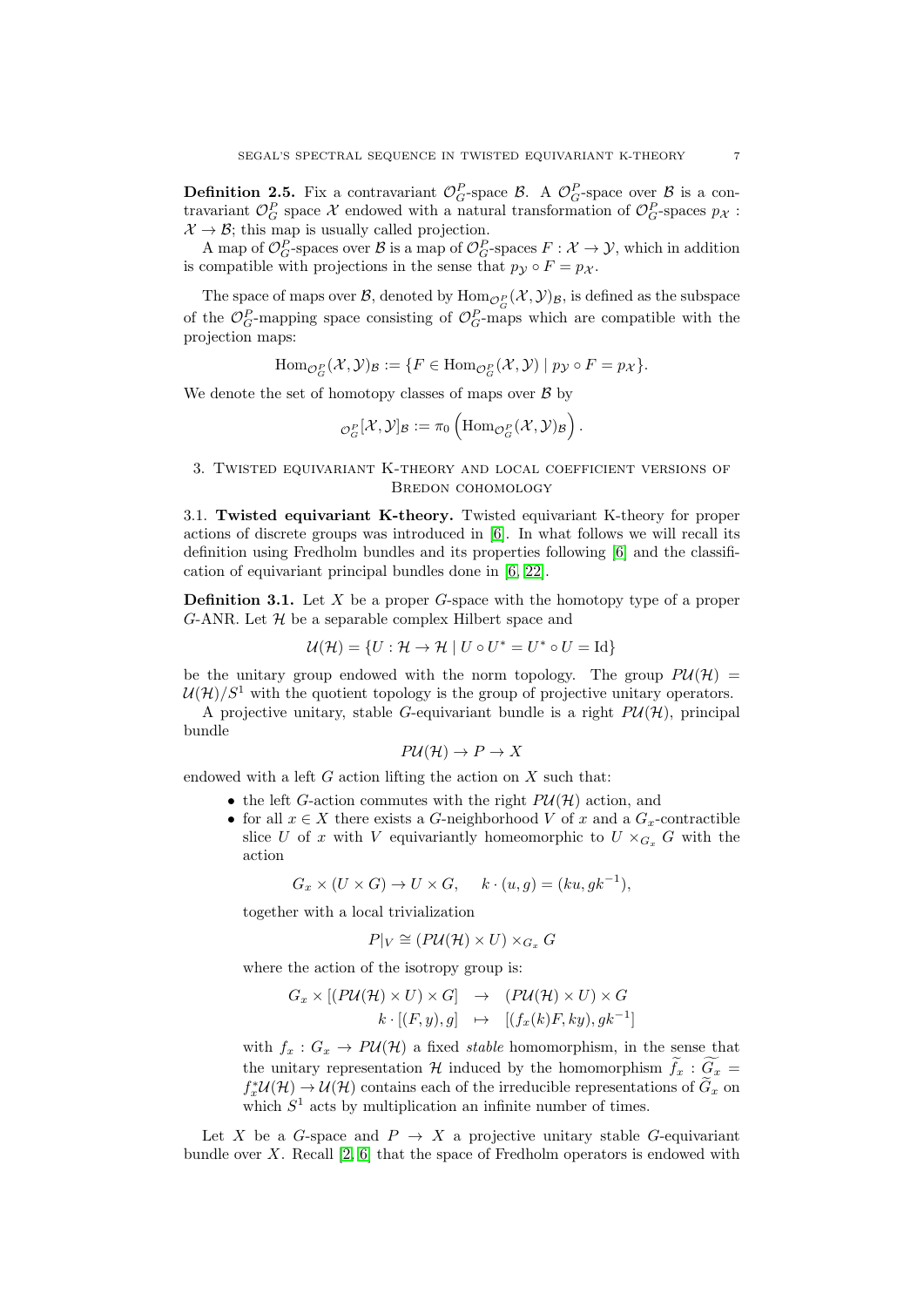a continuous right action of the group  $P\mathcal{U}(\mathcal{H})$  by conjugation, therefore we can take the associated bundle over X

$$
Fred(P) := P \times_{P\mathcal{U}(\mathcal{H})} Fred(\mathcal{H}),
$$

where  $Fred(\mathcal{H})$  is the space of Fredholm operators with the norm topology, and with the induced  $G$  action given by

$$
g \cdot [(\lambda, A)] := [(g\lambda, A)]
$$

for q in  $G$ ,  $\lambda$  in P and A in Fred(H).

Denote by

 $\Gamma(X; \text{Fred}(P))$ 

the space of sections of the bundle  $Fred(P) \rightarrow X$  and choose as base point in this space the section which chooses the identity operator on each fiber. This section exists because the  $P\mathcal{U}(\mathcal{H})$ -action on Id<sub>H</sub> is trivial, and therefore

 $X \cong P/PU(\mathcal{H}) \cong P \times_{P U(\mathcal{H})} {\{\text{Id}_{\mathcal{H}}\}} \subset \text{Fred}(P);$ 

let us denote this identity section by s.

The proof of Bott periodicity done in [\[5,](#page-23-12) Theorem 5.1] shows the homotopy equivalence  $\Omega^2(\text{Fred}(\mathcal{H})) \simeq \text{Fred}(\mathcal{H})$ . This proof can be carried without changes whenever a compact Lie group K acts in  $\mathcal H$  with infinitely many representations for each irreducible representation appearing in  $H$ . Taking equivariant Fredholm operators Fred $(\mathcal{H})^K$  we obtain the homotopy equivalence  $\Omega^2(\text{Fred}(\mathcal{H})^K) \simeq \text{Fred}(\mathcal{H})^K$ . Therefore we obtain Bott periodicity for the twisted and equivariant case an we may define the twisted G-equivariant K-theory groups as follows.

**Definition 3.2.** Let X be a connected G-space and P a projective unitary stable  $G$ -equivariant bundle over  $X$ . The twisted  $G$ -equivariant  $K$ -theory groups of  $X$ twisted by P are defined as the homotopy groups of the G-equivariant sections

$$
K_G^p(X; P) := \pi_0 \left( \Gamma(X; \text{Fred}(P))^G, s \right) \qquad \text{whenever } p \text{ is even}
$$
  

$$
K_G^p(X; P) := \pi_1 \left( \Gamma(X; \text{Fred}(P))^G, s \right) \qquad \text{whenever } p \text{ is odd}
$$

where s denotes the identity section.

<span id="page-7-0"></span>3.2. Universal projective unitary stable equivariant bundle. In [\[6,](#page-23-2) Section 3.2] it was constructed the universal projective unitary stable equivariant bundle by gluing the universal bundles over each orbit type. Let us recall how this bundle is assembled since we need this information in order to define the Bredon cohomology with local coefficients.

The base of this universal bundle was constructed from the  $\mathcal{O}_G^P$ -space  $|\mathcal{C}|$  which at each orbit type  $G/K$  assigns the space  $|\mathcal{C}_{G/K}|$ ; this space is the geometric realization of the groupoid

$$
\mathcal{C}_{G/K} = [\text{Funct}_{st}(G \ltimes G/K, P \mathcal{U}(\mathcal{H})) / \text{Map}(G/K, P \mathcal{U}(\mathcal{H}))]
$$

whose objects are functors  $\text{Funct}_{st}(G \ltimes G/K, PU(\mathcal{H}))$  from the category defined by the left G action on  $G/K$ , denoted by  $G \ltimes G/K$ , and the category defined by the group  $PU(\mathcal{H})$  whose restriction to  $\text{Hom}(K, PU(\mathcal{H}))$  are stable homomorphisms, and whose morphisms are given by natural transformations  $\text{Map}(G/K, P\mathcal{U}(\mathcal{H}))$ .

In the category of  $\mathcal{O}_G^P$ -spaces, a classifying map for the bundle  $\Phi P \to \Phi X$  is obtained by map  $\mu : \Phi \overline{X} \to |\mathcal{C}|$  assembling the maps  $\mu_{G/K} : X^K \to |\mathcal{C}_{G/K}|$ , with the property that

$$
(\mu_{G/K})^*|\mathcal{D}_{G/K}| \cong P|_{X^K}
$$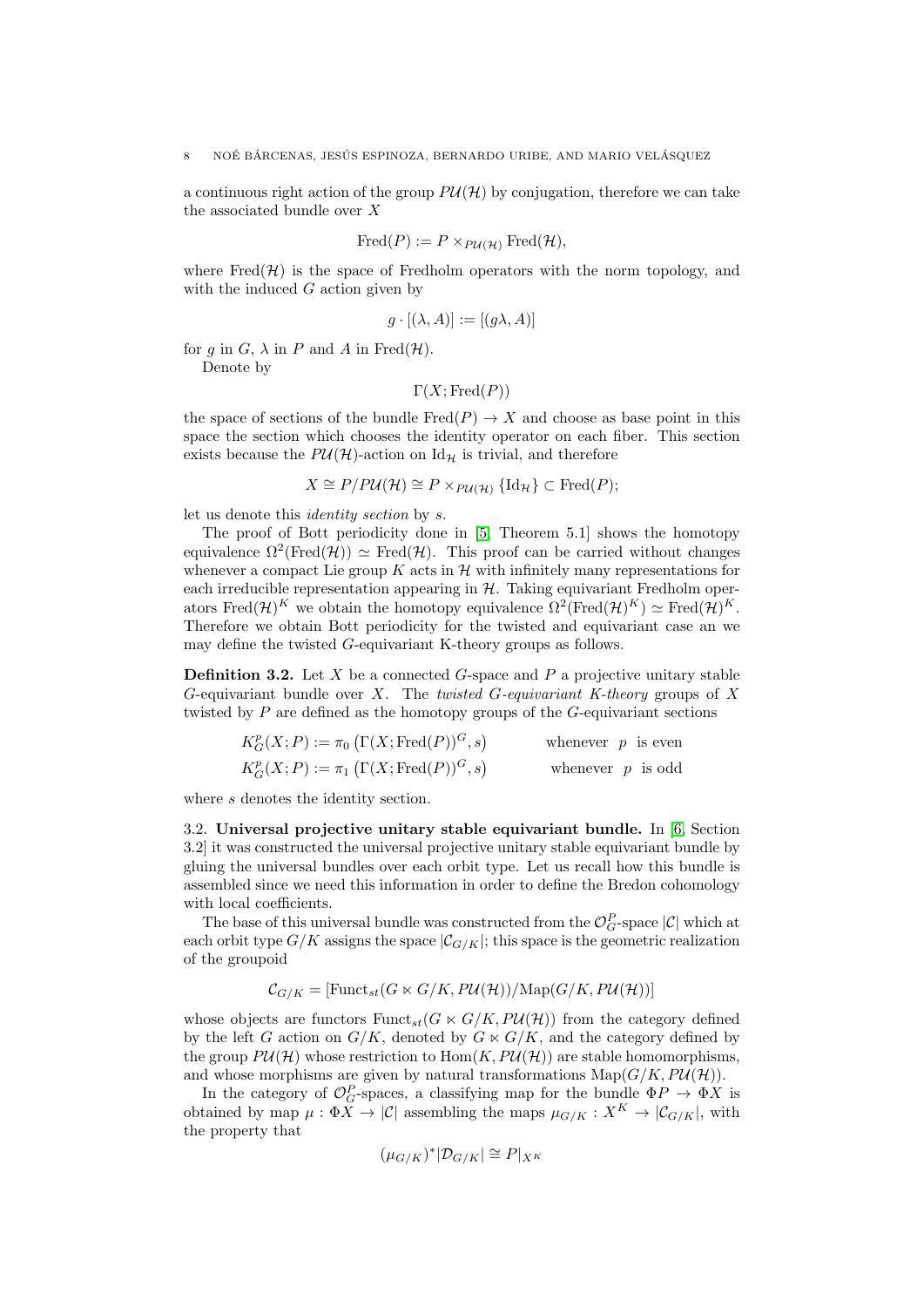where  $|\mathcal{D}_{G/K}| \to |\mathcal{C}_{G/K}|$  is the universal projective unitary stable  $N_G(K)$ -equivariant bundle over  $|\mathcal{C}_{G/K}|$  and which is defined as follows [\[6,](#page-23-2) Def. 4.1]: the morphisms  $\text{Mor}(\mathcal{D}_{G/K})$  are

$$
Funct_{st}(G \ltimes G/K, PU(\mathcal{H})) \times PU(\mathcal{H}) \times \mathrm{Map}(G/K, PU(\mathcal{H}))
$$

and the objects  $Obj(\mathcal{D}_{G/K})$ 

$$
\text{Funct}_{st}(G \ltimes G/K, P \mathcal{U}(\mathcal{H})) \times P \mathcal{U}(\mathcal{H}),
$$

with structural maps source $(\psi, F, \sigma) = (\psi, F)$ , target $(\psi, F, \sigma) = (\sigma F^{-1} \psi F \sigma^{-1}, \sigma([K]))$ and composition comp $((\psi, F, \sigma),(\sigma F^{-1}\psi F \sigma^{-1}, \sigma([K]), \delta) = (\psi, F, \delta \sigma([K])^{-1} \sigma)$ . The fucntor  $\mathcal{D}_{G/K} \to \mathcal{C}_{G/K}$  forgets the  $P\mathcal{U}(\mathcal{H})$  component, and the map  $|\mathcal{D}_{G/K}| \to$  $|\mathcal{C}_{G/K}|$  denotes the map of the geometric realizations.

Denote by Fred( $|\mathcal{D}|$ )) the  $\mathcal{O}_G^P$ -space over  $|\mathcal{C}|$  defined on the orbit type  $G/K$  by

$$
\operatorname{Fred}(\vert \mathcal{D}_{G/K} \vert))^K := \left(\vert \mathcal{D}_{G/K} \vert \times_{P{\mathcal{U}}({\mathcal{H}})} \operatorname{Fred}({\mathcal{H}})\right)^K
$$

and denote by  $p : \text{Fred}(|\mathcal{D}|) \to |\mathcal{C}|$  the projection map which is the assembly of the canonical projection maps

$$
p_{G/K}: \text{Fred}(|\mathcal{D}_{G/K}|)^K \to |\mathcal{C}_{G/K}|.
$$

Since the identity operator  $\mathrm{Id}_{\mathcal{H}}$  on the Hilbert space  $\mathcal{H}$  is invariant under the conjugation action of  $P\mathcal{U}(\mathcal{H})$ , then the projection map p has a canonical section

$$
s:|\mathcal{C}|\to \mathrm{Fred}(|\mathcal{D}|)
$$

which assigns to every point the operator  $\mathrm{Id}_{\mathcal{H}}$ .

Alternatively, we could define the twisted equivariant K-theory groups in the category of  $\mathcal{O}_G^P$ -spaces in the following way. For a proper G-CW complex X endowed with a map of  $\mathcal{O}_G^P$ -spaces  $\mu : \Phi X \to |\mathcal{C}|$ , we can alternatively define the twisted equivariant K-theory groups of the pair  $(\Phi X; \mu)$  as the homotopy groups of the pointed space

$$
\left(\mathrm{Hom}_{\mathcal{O}_G^P}(\Phi X, \mathrm{Fred}(|\mathcal{D}|))_{|\mathcal{C}|}, s \circ \mu\right)
$$

namely

$$
K_G^p(\Phi X; \mu) := \pi_0 \left( \text{Hom}_{\mathcal{O}_G^P}(\Phi X, \text{Fred}(|\mathcal{D}|))_{|\mathcal{C}|}, s \circ \mu \right) \text{ whenever } p \text{ is even}
$$
  

$$
K_G^p(\Phi X; \mu) := \pi_1 \left( \text{Hom}_{\mathcal{O}_G^P}(\Phi X, \text{Fred}(|\mathcal{D}|))_{|\mathcal{C}|}, s \circ \mu \right) \text{ whenever } p \text{ is odd.}
$$

Remark 3.3. We would like to note here that an alternative, and homotopically equivalent, construction of the universal projective unitary stable equivariant bundle was done in [\[22,](#page-24-4) Section 15]. There all topological issues regarding the existence of local sections were resolved.

<span id="page-8-0"></span>3.3. Bredon cohomology with local coefficients. The local coefficients for the Bredon cohomology that we are going to define in this section are constructed from the fiberwise homotopy groups of the fiber bundles

$$
p_{G/K}: \text{Fred}(|\mathcal{D}_{G/K}|)^K \to |\mathcal{C}_{G/K}|.
$$

In order to have an explicit definition of these local coefficients, we need to recall some properties of the previous fibration.

The only non trivial homotopy groups of the spaces  $|\mathcal{C}_{G/K}|$  exist in degree 0, 1 and 3. We know by [\[6,](#page-23-2) Theorem 1.9] that  $\pi_0(|\mathcal{C}_{G/K}|) \cong \text{Ext}(K, S^1)$  is the set of isomorphism classes of  $S^1$ -central extensions of K, and that the fundamental group of each connected component of  $|\mathcal{C}_{G/K}|$  is isomorphic to  $\text{Hom}(K, S^1)$ . Let us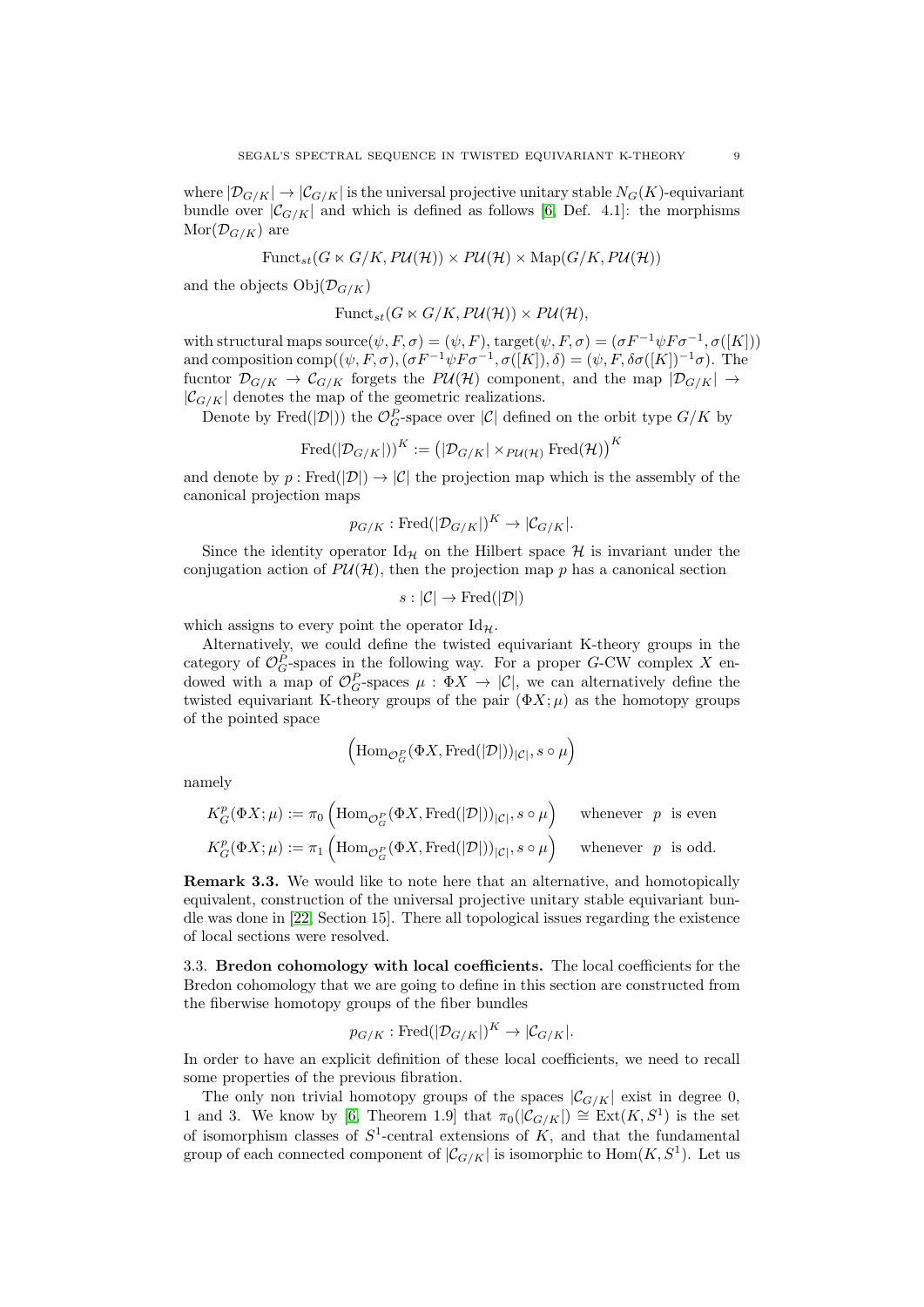denote by  $|\mathcal{C}_{G/K}|_{\widetilde{K}}$  the connected components of  $|\mathcal{C}_{G/K}|$  associated the  $S^1$ -central extension  $\widetilde{K}$ : hence

$$
|\mathcal{C}_{G/K}| = \bigcup_{\widetilde{K} \in \operatorname{Ext}(S^1,K)} |\mathcal{C}_{G/K}|_{\widetilde{K}}.
$$

Now, for any point  $x \in |C_{G/K}|_{\widetilde{K}}$  there is associated a specific stable homomorphism  $\alpha: K \to P\mathcal{U}(\mathcal{H})$  with  $\widetilde{K} \cong \alpha^*(\mathcal{U}(\mathcal{H}))$  and lift  $\widetilde{\alpha}: \widetilde{K} \to \mathcal{U}(\mathcal{H})$  such that the fiber

$$
p_{G/K}^{-1}(x) \subset (|\mathcal{D}_{G/K}| \times_{P\mathcal{U}(\mathcal{H})} \text{Fred}(\mathcal{H}))^K
$$

is isomorphic to the space of K-invariant Fredholm operators

$$
\text{Fred}(\mathcal{H})^{\widetilde{\alpha}} := \{ F \in \text{Fred}(\mathcal{H}) \mid \widetilde{\alpha}(k)F = F\widetilde{\alpha}(k) \text{ for all } k \in \widetilde{K} \}.
$$

The index map

$$
\text{ind}: \text{Fred}(\mathcal{H})^{\widetilde{\alpha}} \rightarrow R_{S^1}(\widetilde{K})
$$
\n
$$
F \mapsto [\ker(F)] - [\text{coker}(F)]
$$

is a homomorphism of groups that induces an isomorphism of groups at the level of the connected components

<span id="page-9-1"></span>(3.4) 
$$
\text{ind}: \pi_0(p_{G/K}^{-1}(x)) = \pi_0(\text{Fred}(\mathcal{H})^{\widetilde{\alpha}}) \stackrel{\cong}{\to} R_{S^1}(\widetilde{K});
$$

here  $R_{S^1}(\widetilde{K})$  denotes the Grothendieck group of isomorphism classes of  $\widetilde{K}$  representations where ker( $\widetilde{K} \to K$ ) acts by multiplication of scalars. Hence we have that the connected components of the fibers of the map

$$
p_{G/K}: \text{Fred}(|\mathcal{D}_{G/K}|)^K|_{|\mathcal{C}_{G/K}|_{\widetilde{K}}} \to |\mathcal{C}_{G/K}|_{\widetilde{K}}
$$

are all isomorphic to the group  $R_{S^1}(\widetilde{K})$  via the *index* map.

<span id="page-9-0"></span>**Definition 3.5.** Consider the  $\mathcal{O}_G^P$ -space  $\mathfrak{TR}_0$  over  $|\mathcal{C}|$  which at each orbit type  $G/K$  is defined by

$$
(\mathfrak{TR}_0)_{G/K} := \bigsqcup_{\widetilde{K} \in \text{Ext}(K,S^1)} \overline{|C_{G/K}|_{\widetilde{K}}} \times_{\text{Hom}(K,S^1)} R_{S^1}(\widetilde{K})
$$

where  $\overline{|C_{G/K}|_{\widetilde{K}}}$  is the universal cover of  $|C_{G/K}|_{\widetilde{K}}$ , the action of  $\text{Hom}(K, S^1)$  on the left hand side is given by an explicit isomorphism  $\pi_1(|C_{G/K}|_{\widetilde{K}}) \cong \text{Hom}(K, S^1)$  and the action on the right hand side is given by

$$
\text{Hom}(K, S^1) \times R_{S^1}(\widetilde{K}) \to R_{S^1}(\widetilde{K}), \quad (\rho, V) \mapsto \overline{\rho} \otimes_{\mathbb{C}} V
$$

where  $\bar{\rho}$  is understood as the 1-dimensional representation of  $\tilde{K}$  that the homomorphism  $\rho$  defines. Denote by  $t : |\mathcal{C}_{G/K}| \to (\mathfrak{TR}_0)_{G/K}$  the 0-section.

Note that the definition of the explicit isomorphism  $\pi_1(|C_{G/K}|_{\widetilde{K}}) \cong \text{Hom}(K, S^1)$ is based on the following construction. The first two homotopy groups of  $|\mathcal{C}_{G/K}|$ come from the first two homotopy groups of  $\text{Hom}_{st}(K, P \mathcal{U}(\mathcal{H}))$ , the space of stable homomorphisms. Denote by  $\text{Hom}_{st}(K, P \mathcal{U}(\mathcal{H}))_{\widetilde{K}}$  the connected component that defines K and let  $\text{Hom}_{S^1}(K, \mathcal{U}(\mathcal{H}))$  be the space of homomorphisms such that  $\ker(K \to K)$  acts on H by multiplication. Then the projection map

$$
\mathrm{Hom}_{S^1}(K, \mathcal{U}(\mathcal{H})) \to \mathrm{Hom}_{st}(K, P\mathcal{U}(\mathcal{H}))_{\widetilde{K}}
$$

is a principal  $\text{Hom}(K, S^1)$ -bundle where  $\text{Hom}(K, S^1)$  acts on  $\text{Hom}_{S^1}(\widetilde{K}, \mathcal{U}(\mathcal{H}))$  by multiplication [\[22,](#page-24-4) Prop. 15.7], and therefore the projection map is a universal cover for the base.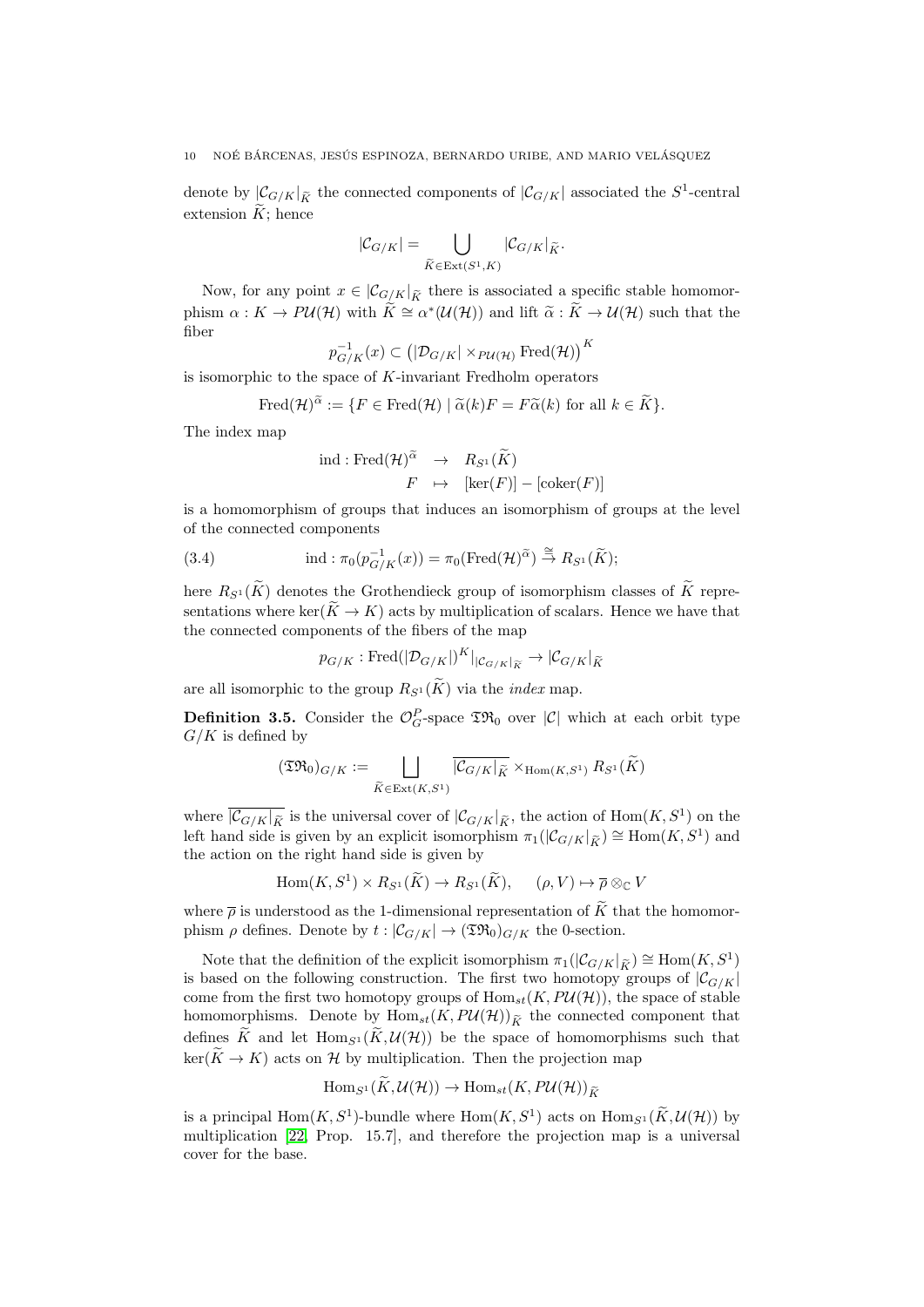For a stable homomorphism  $\alpha : K \to P\mathcal{U}(\mathcal{H})$  such that  $\alpha^*\mathcal{U}(\mathcal{H}) \cong \widetilde{K}$ , we choose a lift  $\tilde{\alpha}: \tilde{K} \to \mathcal{U}(\mathcal{H})$  in order to define the index map

$$
\text{ind}^{\widetilde{\alpha}} : \text{Fred}(\mathcal{H})^{\alpha} \rightarrow R_{S^1}(\widetilde{K})
$$

$$
F \rightarrow [\text{ker}(F)] - [\text{coker}(F)]
$$

Whenever we choose another lift  $\tilde{\alpha}' = \tilde{\alpha} \cdot \rho$  with  $\rho : K \to S^1$ , we have that  $\tilde{\alpha}'(E) = \inf_{\alpha} \tilde{\alpha}(E) = \sup_{\alpha} \tilde{\alpha}(E)$  $\text{ind}^{\widetilde{\alpha}'}(F) = \text{ind}^{\widetilde{\alpha}}(F) \cdot \overline{\rho}$ , and since the structural group of  $\text{Fred}(|\mathcal{D}_{G/K}|)^K$  is connected, we have that the fiberwise index map

<span id="page-10-0"></span>(3.6) 
$$
\operatorname{Fred}(|\mathcal{D}_{G/K}|)^K \xrightarrow{\operatorname{ind}} (\mathfrak{TR}_0)_{G/K}
$$

$$
p_{G/K} \downarrow \qquad q_{G/K} \downarrow \qquad q_{G/K}
$$

$$
|\mathcal{C}_{G/K}| \xrightarrow{q_{G/K}} |\mathcal{C}_{G/K}|
$$

is a well defined map of fiber bundles, and that it induces an isomorphism of the connected components of the fibers

<span id="page-10-2"></span>(3.7) 
$$
\pi_0(p_{G/K}^{-1}(x)) \cong R_{S^1}(\widetilde{K})
$$

for every point  $x \in |\mathcal{C}_{G/K}|_{\widetilde{K}}$  and every  $S^1$ -central extension  $\widetilde{K}$ . Assembling these maps we obtain an index map at the level of the  $\mathcal{O}_G^P$ -spaces over  $|\mathcal{C}|$ 

<span id="page-10-1"></span>(3.8) 
$$
\operatorname{Fred}(|\mathcal{D}|) \xrightarrow{\operatorname{ind}} \mathfrak{TR}_0
$$

$$
\downarrow^p \downarrow^p s \qquad \downarrow^q \downarrow^p t
$$

$$
|\mathcal{C}| \xrightarrow{\qquad \qquad} |\mathcal{C}|
$$

which induces an isomorphism on the connected components of the fibers.

To construct the Bredon cohomology with coefficients in twisted representations, we perform a construction similar to the one done in Definition [3.5](#page-9-0) but we replace the group of twisted representations  $R_{S^1}(K)$  by  $HR_{S^1}(K)$ , the Eilenberg-MacLane spectrum of the abelian group  $R_{S^1}(K)$ .

Denote by  $HR_{S^1}(\widetilde{K})$  the Eilenberg-MacLane spectrum associated to the group  $R_{S^1}(\widetilde{K})$ , i.e. at level  $n \geq 0$  we have  $(HR_{S^1}(\widetilde{K}))_n = K(R_{S^1}(\widetilde{K}), n)$  where  $K(R_{S^1}(\widetilde{K}), n)$ is a functorial model for the Eilenberg-MacLane space whose only non-trivial homotopy group is  $R_{S^1}(K)$  in degree n, and which comes endowed with weak homotopy equivalences  $\Omega K(R_{S^1}(K), n) \simeq K(R_{S^1}(K), n + 1).$ 

**Definition 3.9.** For  $n \geq 0$  consider the  $\mathcal{O}_G^P$ -space  $\mathfrak{TR}_n$  over  $|\mathcal{C}|$  of twisted representations, such that on the orbit type  $G/K$  we have

$$
(\mathfrak{TR}_n)_{G/K} := \bigsqcup_{\widetilde{K} \in \text{Ext}(K,S^1)} \overline{|C_{G/K}|_{\widetilde{K}}} \times_{\text{Hom}(K,S^1)} K(R_{S^1}(\widetilde{K}), n)
$$

where  $\overline{|C_{G/K}|_{\widetilde{K}}}$  is the universal cover of  $|C_{G/K}|_{\widetilde{K}}$ , the action of  $\text{Hom}(K, S^1)$  on the left hand side is given by an explicit isomorphism  $\pi_1(|C_{G/K}|_{\tilde{K}}) \cong \text{Hom}(K, S^1)$  and the estimate the wisht hand side is the energied so the Filephang MasLange the action on the right hand side is the one induced on the Eilenberg-MacLane space  $K(R_{S^1}(K), n)$  by the action

$$
\operatorname{Hom}(K, S^1) \times R_{S^1}(\widetilde{K}) \to R_{S^1}(\widetilde{K}), \quad (\rho, V) \mapsto \overline{\rho} \otimes_{\mathbb{C}} V.
$$

Denote by  $r_n : \mathfrak{TR}_n \to |\mathcal{C}|$  the natural projection map and by  $\sigma_n : |\mathcal{C}| \to \mathfrak{TR}_n$  the section which chooses the base point in  $K(R_{S_1}(\widetilde{K}), n)$ . For  $n < 0$  let  $\mathfrak{TR}_n := |\mathcal{C}|$ with  $r_n = \sigma_n = \mathrm{Id}_{|\mathcal{C}|}.$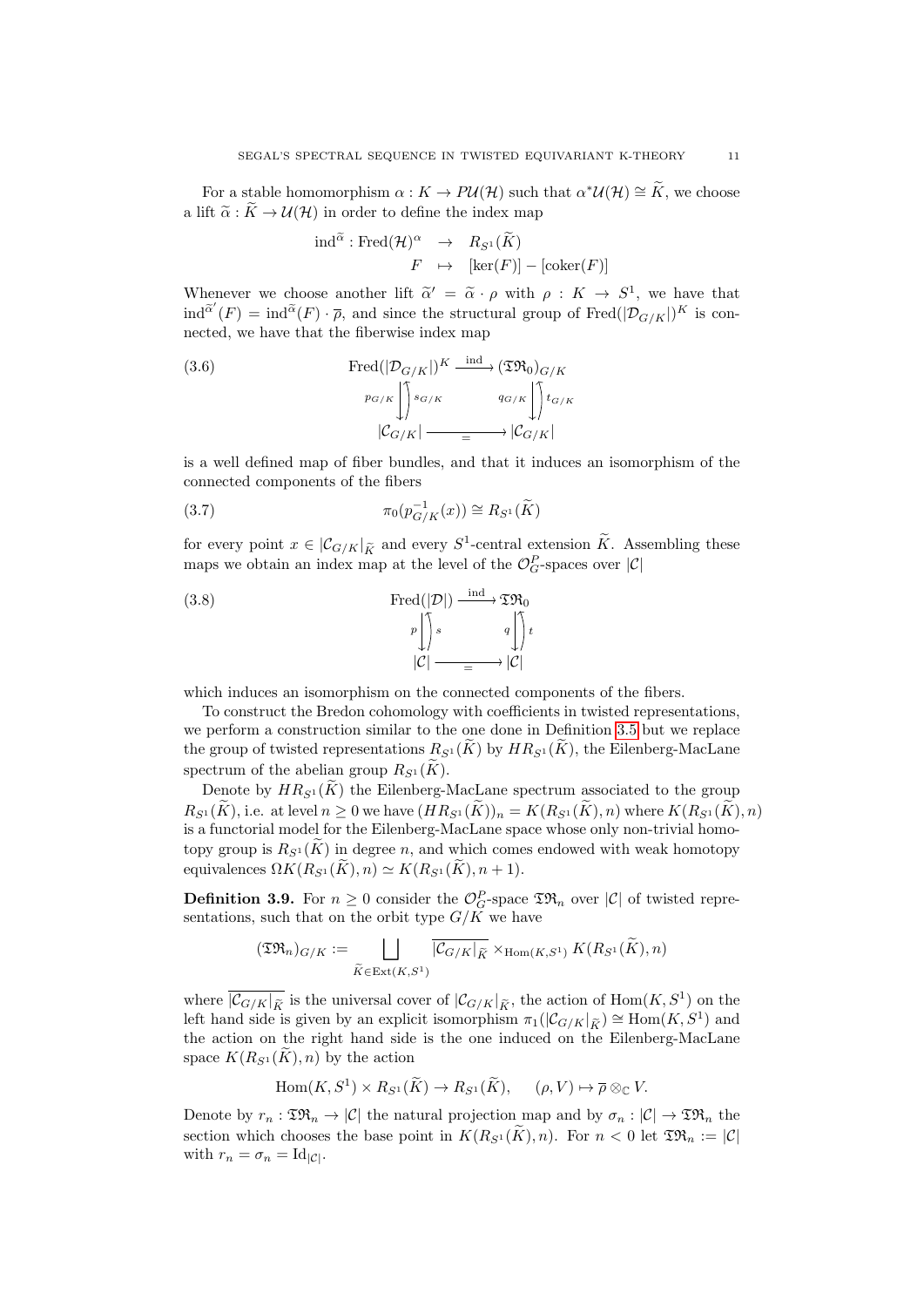The weak homotopy equivalences  $\Omega K(R_{S^1}(\widetilde{K}), n) \simeq K(R_{S^1}(\widetilde{K}), n + 1)$  induce weak homotopy equivalences  $\Omega \mathfrak{TR}_n \simeq \mathfrak{TR}_{n+1}$  in the category of  $\mathcal{O}_G^P$ -spaces over |C|. Assembling the spaces  $\mathfrak{TR} = {\{\mathfrak{TR}_n\}}_{n\in\mathbb{Z}}$  we obtain the following lemma.

**Lemma 3.10.**  $\mathfrak{TR} = {\{\mathfrak{TR}_n\}}_{n \in \mathbb{Z}}$  is a  $\Omega$ -spectrum in the category of  $\mathcal{O}_G^P$ -spaces over  $|C|$ .

We are now ready to define the twisted Bredon cohomology associated to twisted representations.

**Definition 3.11.** Let X be a proper G-ANR endowed with a fixed map of  $\mathcal{O}_G^P$ . spaces  $\xi : \Phi X \to |\mathcal{C}|$ . The Bredon cohomology groups with local coefficients in twisted representations associated to the pair  $(\Phi X; \xi)$  are defined as the connected components of the based spaces  $\mathrm{Hom}_{\mathcal{O}_G^P}(\Phi X, \mathfrak{TR}_n)_{|\mathcal{C}|}$ , i.e.

 $\mathbb{H}^p_G(\Phi X,\xi) := \pi_0 \left( {\rm Hom}_{{\mathcal{O}}_G^P}(\Phi X, {\mathfrak{TR}}_p)_{|{\mathcal{C}}|}; \sigma_p \circ \xi \right).$ 

Alternatively, in the category of  $\mathcal{O}_G^P$ -spectra over  $|\mathcal{C}|$  we have:

$$
\mathbb{H}^p_G(\Phi X,\xi):=\pi_p\left(\mathrm{Hom}_{\mathcal{O}_G^P}(\Sigma^\infty \Phi X, \mathfrak{TR})_{|\mathcal{C}|}; \sigma\circ\xi\right).
$$

These cohomology groups satisfy the axioms of a parametrized G-equivariant cohomology theory and the proof follows the same lines as the one for the twisted equivariant K-theory groups which can be found in [\[6,](#page-23-2) Chapter 5]; we will not reproduce its proof here.

Remark 3.12. Other approaches to Bredon cohomology with local coefficients include [\[8\]](#page-23-13), where methods from the theory of crossed complexes and their classifying spaces are used to produce a classifying object for Bredon cohomology with local coefficients.

## <span id="page-11-0"></span>4. Segal's spectral sequence for twisted equivariant K-theory

We will use Segal's method [\[26\]](#page-24-0) to obtain a filtration of the homotopy theoretically defined twisted equivariant K-theory, as well as a version of Bredon cohomology associated to a cover to handle the homotopical version of Bredon cohomology described in the previous section. We describe first the local coefficient system associated to twisted equivariant K-theory.

Definition 4.1 (Local coefficient system of twisted equivariant K-theory). Consider a projective unitary stable bundle  $P$  over a proper  $G$ -space  $X$  and a  $G$ invariant and countable cover U for which each open set  $U_{\sigma}$  is equivariantly contractible, i.e. G-homotopic to  $G/H_{\sigma}$  for some finite subgroup  $H_{\sigma}$  depending on the set  $U_{\sigma}$ . We can define local coefficient systems by the functors

$$
\mathcal{K}_G^p(?, P_?): \mathcal{N}_G \mathcal{U} \to \mathbb{Z} - \text{Mod}
$$
  

$$
U_\tau \subset U_\sigma \mapsto K_G^p(U_\sigma; P|_{U_\sigma}) \to K_G^p(U_\tau; P|_{U_\tau})
$$

**Proposition 4.2.** Let X be a proper compact  $G$ -ANR and P a projective unitary stable equivariant bundle. Then Segal's spectral sequence applied to  $K_G^*(X, P)$  and associated to the locally finite and equivariantly contractible cover  $\mathcal{U}$ , has as second page  $E_2^{p,q}$  the cohomology of  $\mathcal{N}_G\mathcal{U}$  with coefficients in the functor  $\mathcal{K}_G^0(?,P|_{?})$ whenever q is even, i.e.

(4.3) 
$$
E_2^{p,q} := H_G^p(X, \mathcal{U}; \mathcal{K}_G^0(?, P|_?))
$$

and is trivial if q is odd. Its higher differentials

 $d_r: E_r^{p,q} \to E_r^{p+r,q-r+1}$ 

vanish for r even.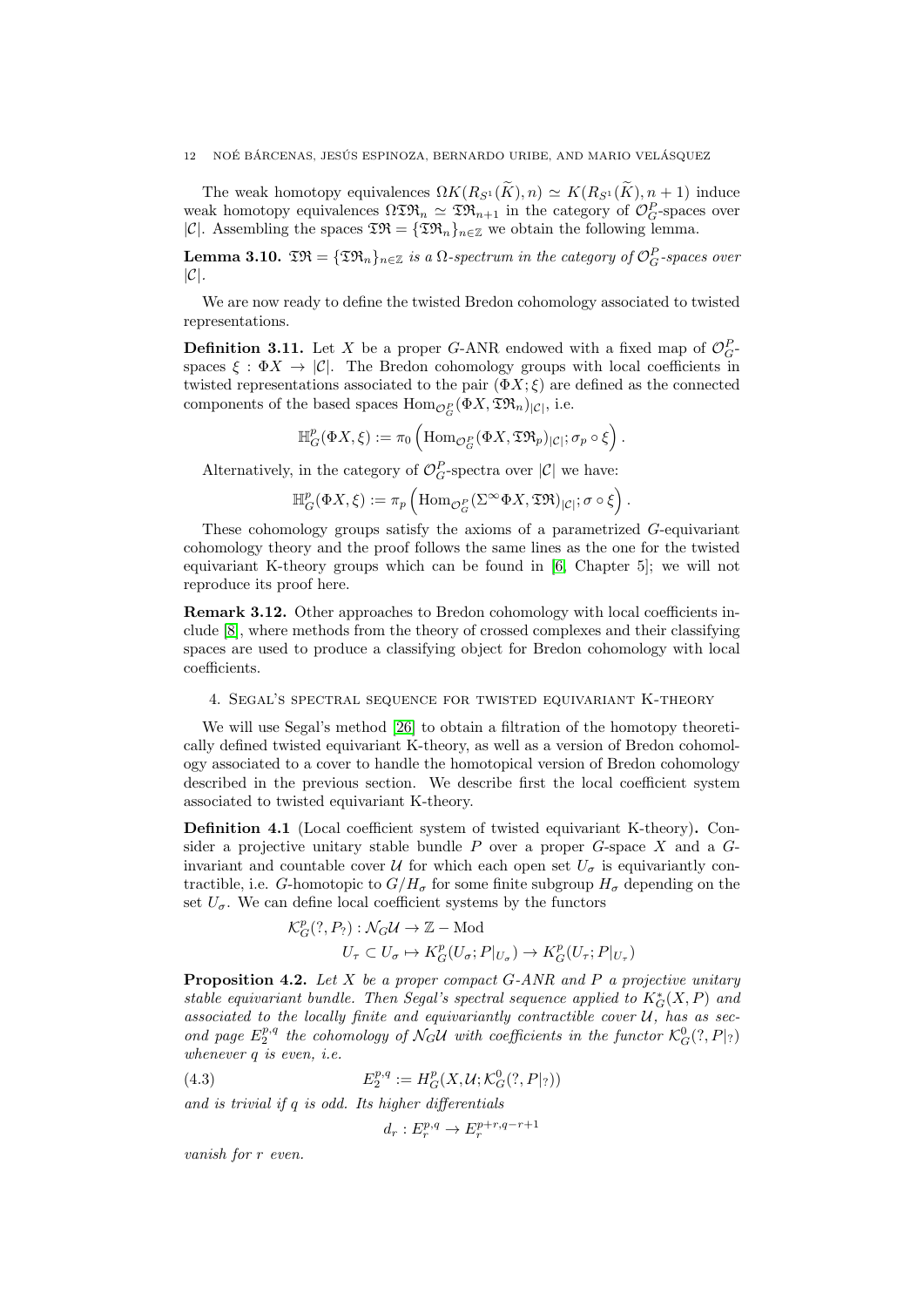Proof. Since the cover consists of equivariantly contractible spaces we know that the groups  $K_G^q(U_\sigma; P|_{U_\sigma})$  are periodic and trivial for q odd. Therefore the fact that the second page of Segal's spectral sequence is isomorphic to  $H_G^p(X, \mathcal{U}; \mathcal{K}_G^q(?, P|_?))$  follows directly from Segal's original proof. Bott's isomorphism implies that  $K_G^{2n}(U_\sigma;P|_{U_\sigma})\cong$  $K_G^0(U_\sigma; P|_{U_\sigma})$  and therefore we have that the even differentials vanish.

We are mainly interested in the second page of the spectral sequence, and to understand it we need to elaborate on the cohomology of  $\mathcal{N}_G U$  with coefficients in the functor  $\mathcal{K}_G^0(?, P|_?))$  and compare it with the homotopy theoretic definition given in Section [3.](#page-6-0) This comparison will be done in the category of  $\mathcal{O}_G^P$ -spaces over  $|C|$ .

We claim the following result:

<span id="page-12-1"></span>**Theorem 4.4.** Let  $U$  be a locally finite cover of G-invariant sets of X such that each non-trivial intersection of sets in the cover is equivariantly contractible. Then for any map  $\mu : \Phi X \to |\mathcal{C}|$  the second page of Segal's spectral sequence applied to the groups  $K_G^*(\Phi X;\mu)$  is isomorphic to the Bredon cohomology groups with local coefficients in twisted representations  $\mathbb{H}^p_G(\Phi X, \mu)$ ; i.e. for q even

$$
E_2^{p,q} \cong \mathbb{H}_G^p(\Phi X, \mu).
$$

*Proof.* Applying Segal's spectral sequence to  $\mathbb{H}^p_G(\Phi X, \mu)$  with the cover  $\mathcal U$  we get that the second page of this spectral sequence is

$$
\bar{E}_2^{p,q} = H^p_G(\Phi X, \mathcal{U}; \mathbb{H}^q_G(?, \mu|_?)).
$$

Since the open sets  $U_{\sigma}$  are equivariantly contractible we have that for  $q \neq 0$ 

$$
\mathbb{H}_{G}^{q}(\Phi U_{\sigma}, \mu|_{\Phi U_{\sigma}})) = 0
$$

and therefore  $\bar{E}_2^{p,q} = 0$  for  $q \neq 0$ . Therefore the spectral sequence collapses at the second page and this page becomes

$$
\bar{E}_{2}^{p,0}=H_{G}^{p}(\Phi X,\mathcal{U};\mathbb{H}_{G}^{0}(?,\mu|_{?}))\cong\mathbb{H}_{G}^{p}(\Phi X,\mu)
$$

where  $\mathbb{H}_{G}^{0}(?,\mu|_{?})$  is the local coefficient system defined by

$$
\mathbb{H}_G^0(?, \mu|_?): \mathcal{N}_G \mathcal{U} \to \mathbb{Z} - \text{Mod}
$$
  

$$
U_\tau \subset U_\sigma \mapsto \mathbb{H}_G^0(\Phi U_\sigma, \mu|_{\Phi U_\sigma}) \to \mathbb{H}_G^0(\Phi U_\tau, \mu|_{\Phi U_\tau}).
$$

Now we need to show that there is a canonical way to assign isomorphisms

<span id="page-12-0"></span>(4.5) 
$$
\phi_{\sigma}: K_G^0(\Phi U_{\sigma}; \mu|_{\Phi U_{\sigma}}) \stackrel{\cong}{\to} \mathbb{H}_G^0(\Phi U_{\sigma}, \mu|_{\Phi U_{\sigma}})
$$

which commute with the restriction maps on each side; the existence of such isomorphisms would induce a canonical isomorphism between the complexes defined in the first page of the spectral sequences

$$
E_1^{p,0} \stackrel{\cong}{\to} \bar{E}_1^{p,0}
$$

and therefore would induce an isomorphism at the second pages

$$
E_2^{p,0} \stackrel{\cong}{\rightarrow} \bar{E}_2^{p,0}.
$$

The existence of the isomorphisms described in [\(4.5\)](#page-12-0) and which are compatible with the inclusions, follow from the explicit maps described in diagrams [\(3.6\)](#page-10-0), [\(3.8\)](#page-10-1) and from the isomorphisms of equations [\(3.7\)](#page-10-2). Since  $U_{\sigma}$  is equivariantly contractible to a point, by equation [\(3.4\)](#page-9-1) we know that the index map

$$
\text{Hom}_{\mathcal{O}_G^P}(\Phi U_\sigma, \text{Fred}(|\mathcal{D}|))_{|\mathcal{C}|} \to \text{Hom}_{\mathcal{O}_G^P}(\Phi U_\sigma, \mathfrak{TR}_0)_{|\mathcal{C}|}
$$

$$
f \mapsto \text{ind} \circ f
$$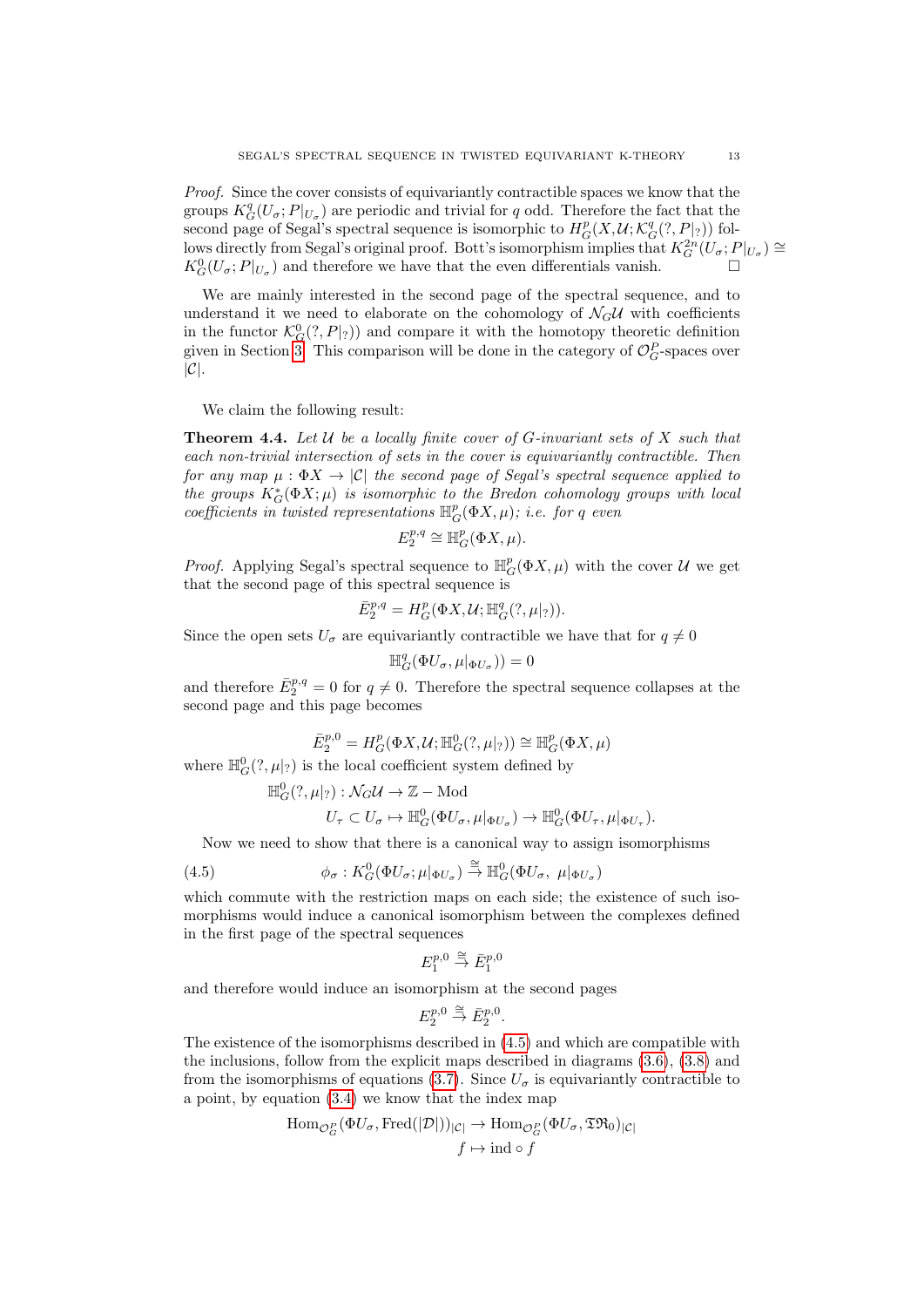induces an isomorphism on connected components, and hence a canonical isomorphism

$$
\phi_\sigma: K^0_G(\Phi U_\sigma;\mu|_{\Phi U_\sigma}) \stackrel{\cong}{\to} \mathbb{H}^0_G(\Phi U_\sigma;\mu|_{\Phi U_\sigma}).
$$

The inclusion  $U_{\tau} \subset U_{\sigma}$  induces a commutative diagram

$$
\text{Hom}_{\mathcal{O}_G^P}(\Phi U_\sigma, \text{Fred}(|\mathcal{D}|))_{|\mathcal{C}|} \xrightarrow{\text{ind}} \text{Hom}_{\mathcal{O}_G^P}(\Phi U_\sigma, \mathfrak{TR}_0)_{|\mathcal{C}|}
$$
  

$$
\downarrow \qquad \qquad \downarrow
$$
  

$$
\text{Hom}_{\mathcal{O}_G^P}(\Phi U_\sigma, \text{Fred}(|\mathcal{D}|))_{|\mathcal{C}|} \xrightarrow{\text{ind}} \text{Hom}_{\mathcal{O}_G^P}(\Phi U_\sigma, \mathfrak{TR}_0)_{|\mathcal{C}|}
$$

which implies that the isomorphisms  $\phi_{\sigma}$  are compatible with restrictions, i.e. we have the commutative diagram

$$
K_G^0(\Phi U_\sigma; \mu |_{\Phi U_\sigma}) \xrightarrow{\phi_\sigma} \mathbb{H}_G^0(\Phi U_\sigma; \mu |_{\Phi U_\sigma})
$$
  
\n
$$
\downarrow \qquad \qquad \downarrow
$$
  
\n
$$
K_G^0(\Phi U_\tau; \mu |_{\Phi U_\tau}) \xrightarrow{\phi_\tau} \mathbb{H}_G^0(\Phi U_\tau; \mu |_{\Phi U_\tau}).
$$

The isomorphisms  $\phi_{\sigma}$  induce the desired isomorphism  $E_1^{p,0} \stackrel{\cong}{\to} \bar{E}_1^{p,0}$ , and since they are compatible with restrictions, they induced an isomorphism of complexes thus preserving the first differential. This implies that  $E_2^{p,0} \stackrel{\simeq}{\to} \bar{E}_2^{p,0}$ . Bott periodicity implies that there are canonical isomorphisms  $E_1^{p,q} \cong E_1^{p,0}$  for q even, which are compatible with the restrictions. We conclude that

$$
E_2^{p,q} \cong \mathbb{H}^p_G(\Phi X; \mu)
$$

whenever q is even and  $E_2^{p,q} = 0$  whenever q is odd.

<span id="page-13-0"></span>4.1. The third differential. The third differential on Segal's spectral sequence  $d_3: E_2^{p,q} \to E_2^{p+3,q-2},$ 

together with the isomorphism of Theorem [4.4,](#page-12-1) induce a degree three map

$$
d_3: \mathbb{H}^p_G(\Phi X, \mu) \to \mathbb{H}^{p+3}_G(\Phi X, \mu)
$$

on the Bredon cohomology with local coefficients in twisted representations which we will denote with the same symbol  $d_3$ .

The purpose of this section is to evidence some particular phenomena concerning this differential  $d_3$ .

4.1.1. G-Invariant cohomology class. Consider the trivial subgroup  $\{1\} \subset G$  and recall that the bundle  $|\mathcal{D}_{G/\{1\}}| \to |\mathcal{C}_{G/\{1\}}|$  is a universal projective unitary bundle thus having that  $|\mathcal{C}_{G/\{1\}}|$  is a  $K(\mathbb{Z},3)$ . Hence for any map  $\mu : \Phi X \to |\mathcal{C}|$  which classifies a projective equivariant stable unitary bundle over X, the map  $\mu_{G/\{1\}}$ :  $X \to |\mathcal{C}_{G/\{1\}}|$  encodes the information of the projective unitary bundle once the G-action is forgotten. The map  $\mu_{G/\{1\}}$  defines a degree 3 cohomology class  $\eta \in$  $H^3(X,\mathbb{Z})$  which is moreover G-invariant.

In cohomological terms we know that the bundle  $P \to X$  is classified by an element  $\overline{\eta} \in H^3(X \times_G EG, \mathbb{Z})$ . Denoting by  $\eta$  the restriction of  $\overline{\eta}$  to any fiber of the Serre fibration  $X \to X \times_G EG \to BG$ , and restricting it further to the fixed point set of the group  $K$ , we get a class

$$
\eta_K := \eta|_{X^K} \in H^3(X^K; \mathbb{Z}).
$$

This class  $\eta_K$  is precisely the class defined by the the composition  $X^K \stackrel{\mu_{G/K}}{\to}$  $|\mathcal{C}_{G/K}| \stackrel{\kappa_{G/K}}{\to} |\mathcal{C}_{G/\{1\}}|$ , and it is furthermore  $N_G(K)/K$ -invariant.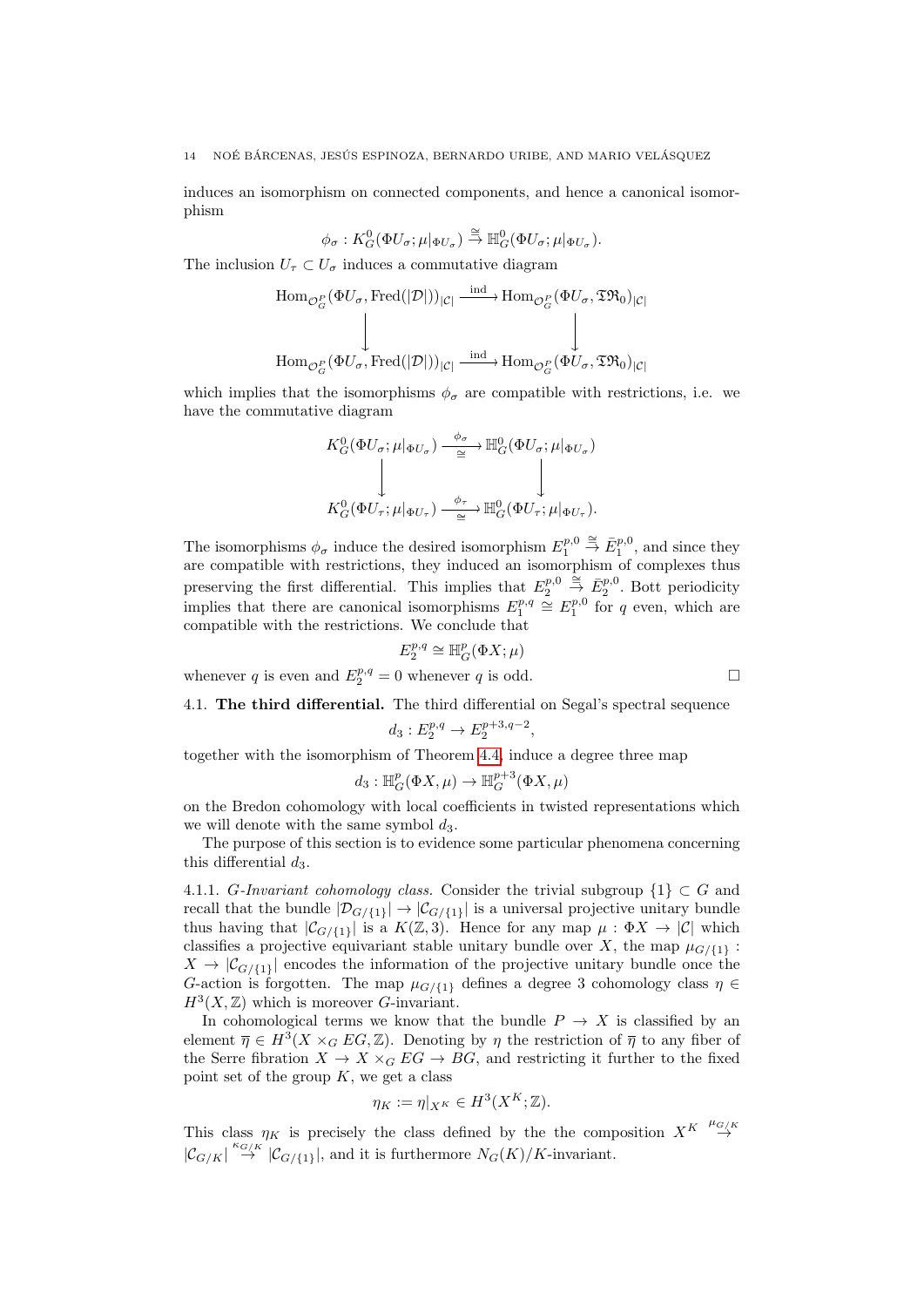Since the groups  $R_{S^1}(\tilde{K})$  are free Z-modules, there is an induced structure at the level of the Eilenberg-MacLane spaces

$$
|\mathcal{C}_{G/\{1\}}| \times K(R_{S^1}(\widetilde{K}), n) \to K(R_{S^1}(\widetilde{K}), n+3)
$$

which is  $N_G(K)/K$ -equivariant, compatible with restrictions and which recovers the cup product by a degree 3 cohomology class. Composing with the canonical maps  $\kappa_{G/K}: |\mathcal{C}_{G/K}| \to |\mathcal{C}_{G/\{1\}}|$  we obtain maps

$$
\varepsilon_{G/K}: |\mathcal{C}_{G/K}| \times K(R_{S^1}(K), n) \to K(R_{S^1}(K), n)
$$

which are  $Hom(K, S^1)$  equivariant, and therefore they define maps

$$
(\mathfrak{TR}_n)_{G/K} \to (\mathfrak{TR}_{n+3})_{G/K}
$$

over  $|\mathcal{C}_{G/K}|$  which can be assembled into a map  $\mathfrak{TR}_n \to \mathfrak{TR}_{n+3}$  over  $|\mathcal{C}|$ . At the level of based maps we have an induced map

$$
\text{Hom}_{\mathcal{O}_G^P}(\Phi X, \mathfrak{TR}_n)_{|\mathcal{C}|} \rightarrow \text{Hom}_{\mathcal{O}_G^P}(\Phi X, \mathfrak{TR}_{n+3})_{|\mathcal{C}|}
$$
  

$$
F \rightarrow \widetilde{F}
$$

with  $F_{G/K}(x) := \varepsilon_{G/K}(\mu_{G/K}(\kappa_{G/K}(x)), F(x))$ , such that it induces a degree three homomorphism

$$
\eta \cup : \mathbb{H}^n_G(\Phi X, \mu) \to \mathbb{H}^{n+3}_G(\Phi X, \mu).
$$

**Remark 4.6.** The procedure described above defines in general a  $H^*(X,\mathbb{Z})^G$ module structure on  $\mathbb{H}^*_{G}(\Phi X, \mu)$  by the cup product. Therefore we could say that the degree three homomorphism  $\eta \cup$  is equivalent to performing the cup product with the class  $\eta$ .

If the group G is trivial, the class  $\eta \in H^3(X, \mathbb{Z})$  classifies the projective unitary bundles over  $X$ , and it was proven by Atiyah and Segal  $[3]$  that the third differential of Segal's spectral sequence was equivalent to the homomorphism  $Sq^3_{\mathbb{Z}} - \eta \cup$ .

<span id="page-14-0"></span>Theorem 4.7. Consider the Segal's spectral sequence defined in Theorem [4.4](#page-12-1) and the isomorphism of its second page with the Bredon cohomology with coefficients in twisted representations

$$
E_2^{p,q}\cong \mathbb H^p_G(\Phi X, \mu)
$$

whenever q is even. Then the third differential of the spectral sequence  $d_3: E_2^{p,q} \rightarrow$  $E_2^{p+3,q-2}$  is a natural transformation in Bredon cohomology with local coefficients in twisted representations.

Proof. The result follows from Brown's representability theorem (see section [6.4](#page-23-8) in the Appendix for a discussion of Brown representability in the parametrized and equivariant setting). Since the third differential is a homomorphism

$$
\mathbb{H}^p_G(\Phi X, \mu) \to \mathbb{H}^{p+3}_G(\Phi X, \mu)
$$

which is functorial and only depends on the map  $\mu : \Phi X \to |\mathcal{C}|$ , the third differential is thus given by a map of  $\mathfrak{TR}_p \to \mathfrak{TR}_{p+3}$  of  $\mathcal{O}_G^P$ -spaces over  $|\mathcal{C}|$ .

Note that a map from  $(\mathfrak{TR}_p)_{G/K} \to (\mathfrak{TR}_{p+3})_{G/K}$  over  $|\mathcal{C}_{G/K}|$  is determined by a  $Hom(K, S^1)$ -equivariant map

$$
\overline{|C_{G/K}|_{\widetilde{K}}} \times K(R_{S^1}(\widetilde{K}), n) \to K(R_{S^1}(\widetilde{K}), n+3).
$$

The assembly of these maps produces a map  $\mathfrak{TR}_p \to \mathfrak{TR}_{p+3}$  of  $\mathcal{O}_G^P$ -spaces over  $|\mathcal{C}|$ . In the case that the acting group is trivial, Atiyah and Segal have proved [\[3,](#page-23-14) Prop. 4.6] that the map of Eilenberg-MacLane spaces

$$
K(\mathbb{Z},3) \times K(\mathbb{Z},p) \to K(\mathbb{Z},p+3)
$$

is given by the operation  $(\eta, b) \mapsto Sq_{\mathbb{Z}}^3 b - \eta \cup b$ .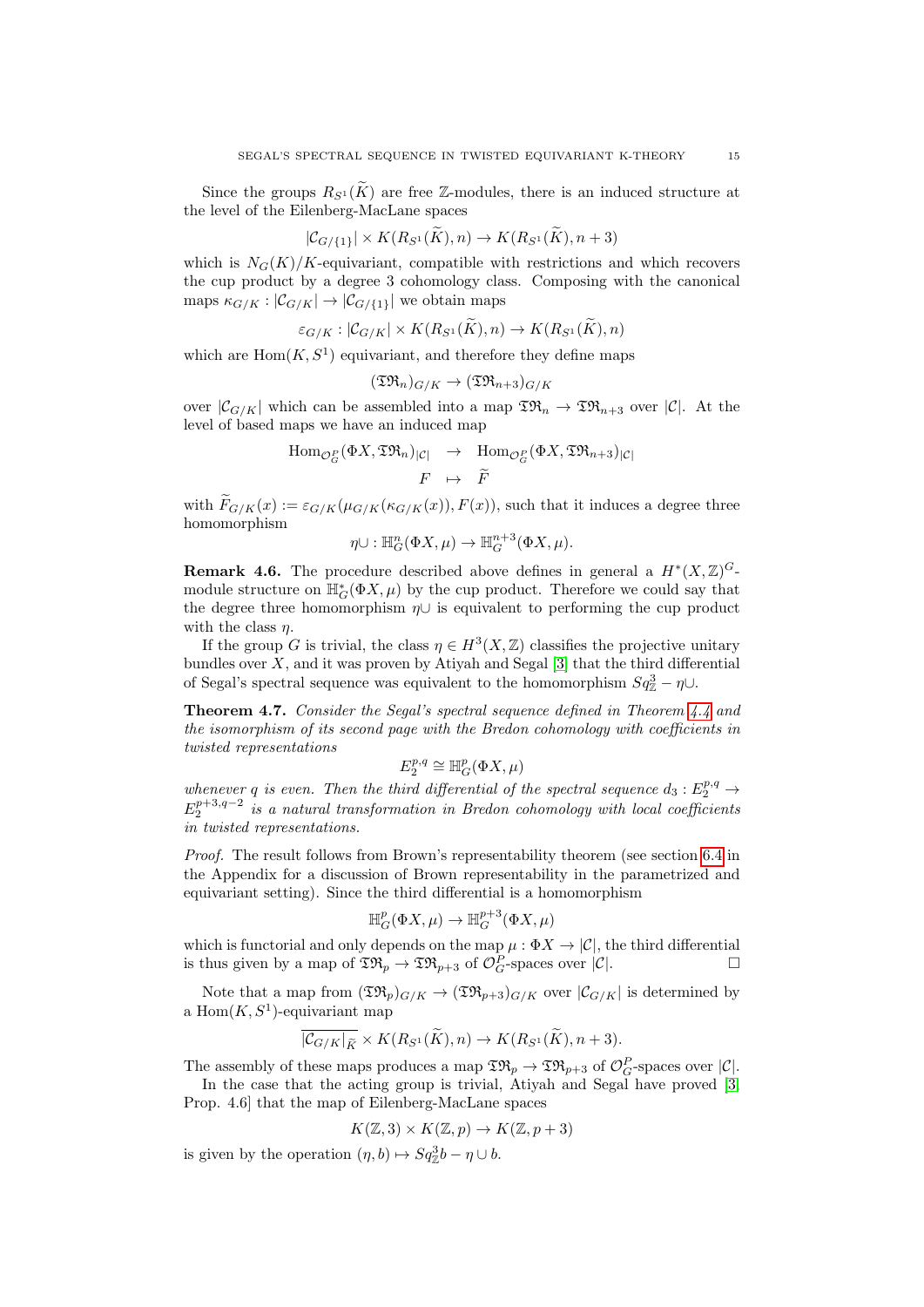Equivariantly, the situation is much more involved. A complete description of natural transformations in Bredon cohomology with local coefficients is not available in the literature.

Even untwisted, the expression for the third differential in Bredon cohomology turns out to be considerably different. One could expect that a version of Steenrod cubes defined as follows should cover the natural transformations.

For any  $S^1$  central extension  $\widetilde{K}$ , the group of twisted representations  $R_{S^1}(\widetilde{K})$  is a free Z-module generated by the irreducible representations of  $\widetilde{K}$  on which  $S^1$  acts by scalar multiplication. Therefore we have the short exact sequence of coefficients

<span id="page-15-0"></span>(4.8) 
$$
0 \to R_{S^1}(\widetilde{K}) \xrightarrow{\times 2} R_{S^1}(\widetilde{K}) \xrightarrow{\text{mod}_2} R_{S^1}(\widetilde{K}) \otimes_{\mathbb{Z}} \mathbb{Z}/2 \to 0
$$

and we can consider the composition of maps of  $\Omega$ -spectra

$$
HR_{S^1}(\widetilde{K}) \stackrel{\text{mod}_2}{\longrightarrow} H(R_{S^1}(\widetilde{K}) \otimes_{\mathbb{Z}} \mathbb{Z}/2) \stackrel{Sq^2}{\longrightarrow} \Sigma^2 H(R_{S^1}(\widetilde{K}) \otimes_{\mathbb{Z}} \mathbb{Z}/2) \stackrel{\beta}{\longrightarrow} \Sigma^3 HR_{S^1}(\widetilde{K})
$$

where the first map is the reduction modulo 2 map, the second is the Steenrod square defined over each  $\mathbb{Z}/2$ -module generated by irreducible representations, and the third map is the Bockstein map induced by the short exact sequence of [\(4.8\)](#page-15-0).

Denote the composition

$$
\mathrm{Sq}^3_{\widetilde{K}} = \beta \circ \mathrm{Sq}^2 \circ \mathrm{mod}_2 : HR_{S^1}(\widetilde{K}) \to \Sigma^3 HR_{S^1}(\widetilde{K})
$$

and note that it is compatible with the  $N_G(K)/K$ -action on  $HR_{S^1}(\widetilde{K})$  and with the restriction maps. At the level of the  $\mathcal{O}_G^P$ -spaces over  $|\mathcal{C}|$  we see that the maps  $\mathrm{Sq}_{\widetilde{K}}^{3}$  induce maps

$$
\bigcup_{\widetilde{K} \in \text{Ext}(K,S^1)} \overline{|C_{G/K}|_{\widetilde{K}}} \times_{\text{Hom}(K,S^1)} K(R_{S^1}(\widetilde{K}), n)
$$
  

$$
\downarrow s_{q_K^3}
$$
  

$$
\bigcup_{\widetilde{K} \in \text{Ext}(K,S^1)} \overline{|C_{G/K}|_{\widetilde{K}}} \times_{\text{Hom}(K,S^1)} K(R_{S^1}(\widetilde{K}), n+3)
$$

which can be assembled into a map that we denote

$$
\mathrm{Sq}^3:\mathfrak{TR}_n\to\mathfrak{TR}_{n+3},
$$

which furthermore assembles into a map of  $\mathcal{O}_G^P$ -spectra over  $|\mathcal{C}|$  which we denote

$$
\mathrm{Sq}^3:\mathfrak{TR}\to\Sigma^3\mathfrak{TR}.
$$

At the level of Bredon cohomology with local coefficients in twisted representations, the map  $Sq^3$  induces a degree three homomorphism

(4.9) 
$$
\mathrm{Sq}^3 : \mathbb{H}^p_G(\Phi X, \mu) \to \mathbb{H}^{p+3}_G(\Phi X, \mu)
$$

which will be denoted by the same symbol in order to simplify the notation.

The Steenrod cube over twisted representation vanishes on zero dimensional Bredon cohomology classes. The coincidence of the third differential for the spectral sequence with this cohomology operation would imply that the edge homomorphism

$$
K_G^0(X) \to E_{\infty}^{0,2r} \to E_2^{0,2r} \cong H_G^0(X; R(?))
$$

is surjective. However, evidence in specific computations [\[21,](#page-24-7) Ex. 5.2 pp. 614] and [\[20,](#page-24-8) Lemma 3.3 pp. 6] shows that this is not the case. The first author thanks Dieter Degrijse and Justin Noel for conversations on this issue leading to a precision on the first version of this note.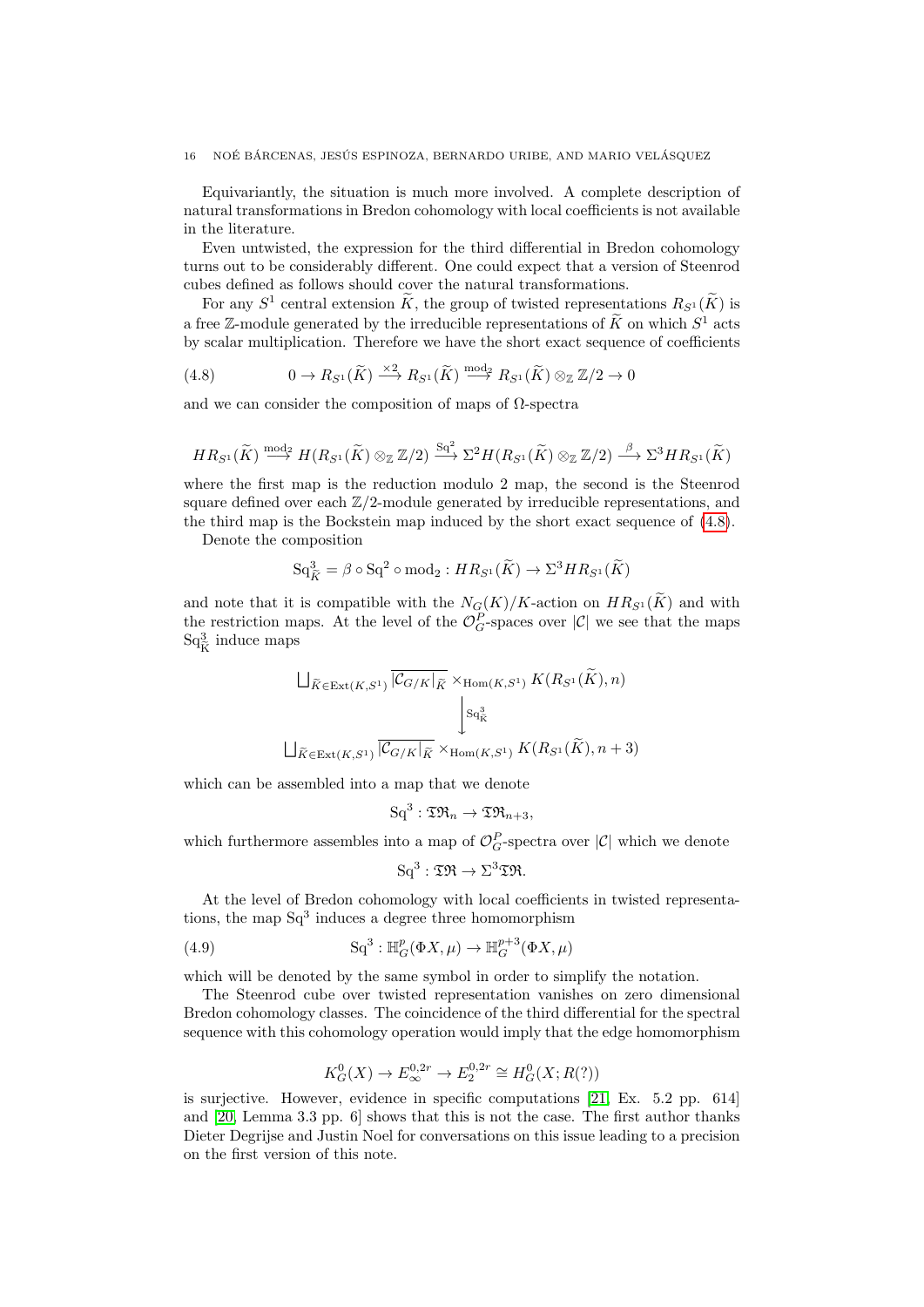## 5. Applications

<span id="page-16-1"></span><span id="page-16-0"></span>5.1. Equivariant K-theory. When Segal's spectral sequence is applied to nontwisted equivariant K-theory, it is known that the second page of the spectral sequence is isomorphic to the Bredon cohomology with coefficients in representations

$$
E_2^{p,q}=\mathbb H^p_G(X,\mathcal{R}(?) )
$$

where  $\mathcal{R}(G/K) = R(K)$  is the representation ring of K.

<span id="page-16-2"></span>5.2. The case of  $\eta = 0$ . If the restriction of the class  $\overline{\eta} \in H^3(X \times_G EG; \mathbb{Z})$  to  $H^3(X;\mathbb{Z})$  is zero, then we have that all the higher differentials of Segal's spectral sequence vanish if we tensor the spectral sequence with the rationals. This follows from the fact that the operations on the Eilenberg-MacLane spectrum are all torsion operations. In this case Segal's spectral sequence tensored with the rationals collapses at the second page, and therefore the twisted equivariant K-theory is isomorphic to the Bredon cohomology with local coefficients in twisted representations after tensoring both cohomology groups with the rationals.

<span id="page-16-3"></span>5.3. Twisted equivariant K-theory for trivial G-spheres. We know from [\[6,](#page-23-2) Theorem 4.8 that the twistings are classified by  $H^3(X \times_G EG; \mathbb{Z})$ . In the case that X is a trivial G-space, we have that the group  $G$  is finite and the Borel cohomology group satisfies

$$
H^3(X \times_G EG; \mathbb{Z}) \cong H^3(X \times BG; \mathbb{Z}),
$$

and if  $X$  has torsion free integral cohomology, by the Künneth isomorphism we obtain

$$
H^{3}(X \times BG; \mathbb{Z}) \cong \bigoplus_{i=0}^{3} H^{i}(X; \mathbb{Z}) \otimes H^{3-i}(BG; \mathbb{Z}).
$$

In the case that  $X = S^1$ , given

$$
\alpha = [P] \in H^3(S^1 \times_G EG; \mathbb{Z}) \cong H^2(BG; \mathbb{Z}) \oplus H^3(BG; \mathbb{Z}),
$$

the class  $\alpha$  can be decomposed as  $\alpha = \gamma \oplus \beta$ , with  $\gamma \in H^2(BG; \mathbb{Z}) \cong \text{Hom}(G, S^1)$ and  $\beta \in H^3(BG; \mathbb{Z}) \cong \text{Ext}(G, S^1)$ . To the homomorphism  $\gamma : G \to S^1$  one can associate the linear 1-dimensional representation  $\rho_{\gamma}$ , and let  $1 \to S^1 \to \tilde{G} \to G \to 1$ be the  $S^1$ -central extension of G associated to  $\beta$ .

If U and V are two open contractible subsets of  $S^1$ , with  $U \cup V = S^1$  and  $U \cap V \simeq S^0$ , then the Mayer-Vietoris sequence for  $K^*_G(S^1; P)$  is given by the following six-terms exact sequence

$$
K_G^0(S^1; P) \longrightarrow K_G^0(U; P|_U) \oplus K_G^0(V; P|_V) \longrightarrow K_G^0(U \cap V; P|_{U \cap V})
$$
  
\n
$$
\uparrow \qquad \qquad \downarrow
$$
  
\n
$$
K_G^1(U \cap V; P|_{U \cap V}) \longleftarrow K_G^1(U; P|_U) \oplus K_G^1(V; P|_V) \longleftarrow K_G^1(S^1; P).
$$

On the other hand (cf. [\[6,](#page-23-2) Section 5.3.4]), the isomorphisms  $K_G^0(U; P|_U) \cong R_{S^1}(\widetilde{G}) \cong$  $K_G^0(V;P|_V)$  and  $K_G^0(U \cap V;P|_{U \cap V}) \cong R_{S^1}(\widetilde{G}) \oplus R_{S^1}(\widetilde{G})$  fit in the following commutative diagram

$$
K_G^0(U;P|_U) \oplus K_G^0(V;P|_V) \longrightarrow K_G^0(U \cap V;P|_{U \cap V}),
$$
  
\n
$$
\downarrow \cong \qquad \qquad \downarrow \cong
$$
  
\n
$$
R_{S^1}(\widetilde{G}) \oplus R_{S^1}(\widetilde{G}) \xrightarrow{j^*} R_{S^1}(\widetilde{G}) \oplus R_{S^1}(\widetilde{G})
$$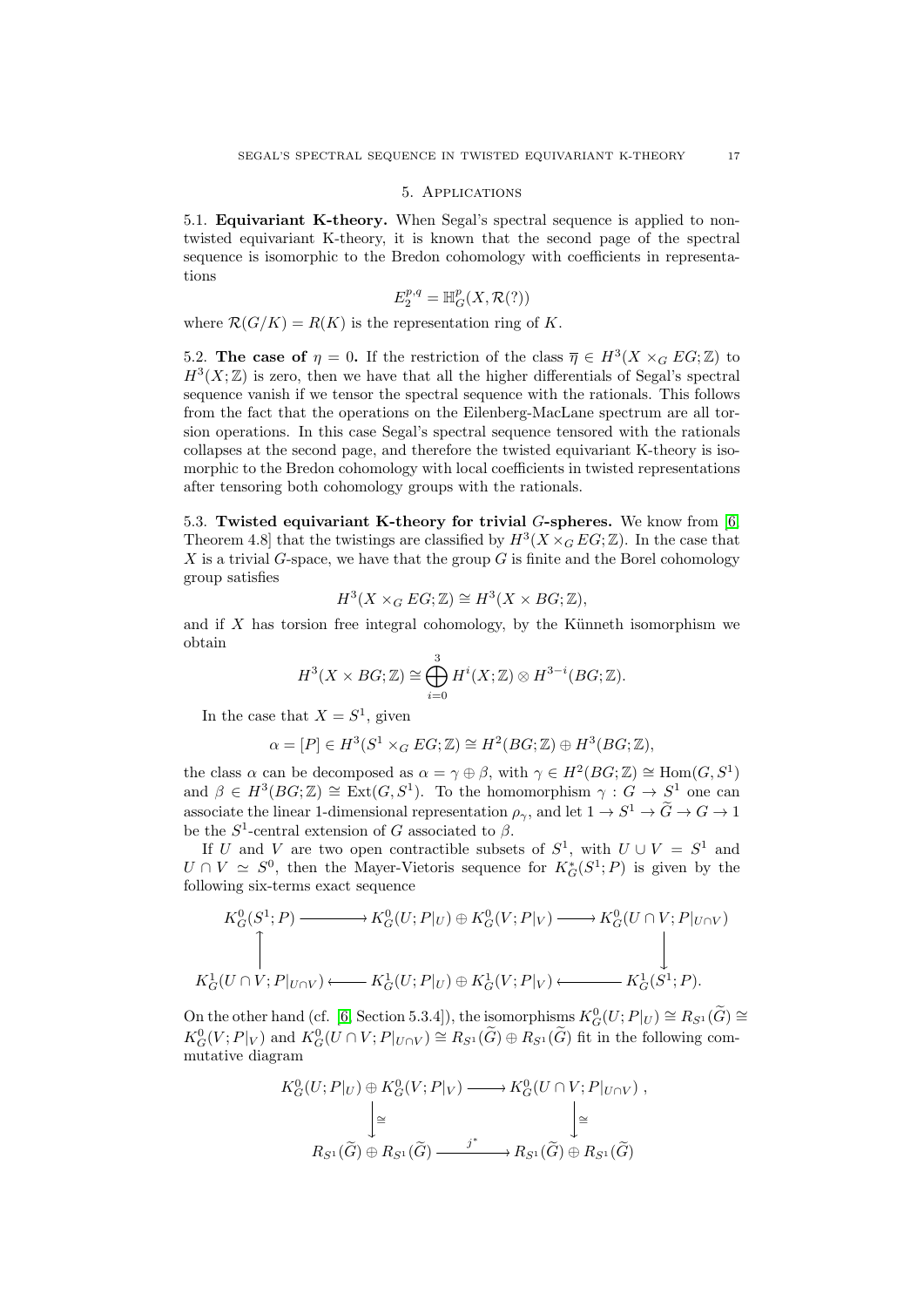where the bottom morphism  $j^*$ :  $(a,b) \mapsto (a-b, a-\rho_\gamma \cdot b)$  is induced by the inclusions  $U \cap V \hookrightarrow U$  and  $U \cap V \hookrightarrow V$ ; thus we obtain the exact sequence

$$
0 \longrightarrow K_G^0(S^1; P) \longrightarrow R_{S^1}(\widetilde{G}) \longrightarrow R_{S^1}(\widetilde{G}) \longrightarrow K_G^1(S^1; P) \longrightarrow 0
$$

which implies that the K-theory groups are respectively the invariants and the coinvariants of the operator  $\rho_{\gamma}$ , i.e.

$$
K_G^0(S^1;P) \cong R_{S^1}(\widetilde{G})^{\rho_\gamma}
$$
 and  $K_G^1(S^1;P) \cong R_{S^1}(\widetilde{G})/(1-\rho_\gamma)R_{S^1}(\widetilde{G}).$ 

For the 2-dimensional sphere, the Borel cohomology is given by

$$
H^3(S^2 \times_G EG; \mathbb{Z}) \cong H^3(BG; \mathbb{Z})
$$

by Künneth formula and the fact  $H^2(S^2; \mathbb{Z}) \otimes H^1(BG; \mathbb{Z}) = 0$ , since G is finite. So, in this case there is only discrete torsion and

$$
K_G^*(S^2;P) \cong K^*(S^2) \otimes R_{S^1}(\widetilde{G}).
$$

where  $\tilde{G}$  is the  $S^1$ -central extension associated to  $[P]$ .

For  $X = S^3$  with a trivial G-action, we have

$$
H^3(S^3 \times_G EG; \mathbb{Z}) \cong H^3(S^3; \mathbb{Z}) \oplus H^3(BG; \mathbb{Z}),
$$

thus every cohomology class  $\alpha \in H^3_G(S^3; \mathbb{Z})$  can be decomposed as  $n\gamma \oplus \beta$ , where  $\gamma \in H^3(S^3; \mathbb{Z})$  is the generator and  $\beta \in H^3(BG; \mathbb{Z})$ . Take a projective unitary stable bundle P over  $S^3$  which is classified by the class  $n\gamma \oplus \beta$ . Then in this case the second page of Segal's spectral sequence is isomorphic to

$$
H^*(S^3)\otimes_{\mathbb{Z}} R_{S^1}(\widetilde{G})
$$

and the third differential is given by cupping with the class  $n\gamma \otimes 1$ . Therefore we get that for  $n \neq 0$ 

$$
K_G^0(S^3; P) = 0
$$
 and  $K_G^1(S^3; P) \cong \mathbb{Z}/n \otimes_{\mathbb{Z}} R_{S^1}(\widetilde{G}).$ 

<span id="page-17-0"></span>5.4. Discrete torsion. One of the first versions of twisted equivariant K-theory were defined with the information of a 2-cocycle  $Z^2(G, S^1)$  whenever the group was finite (see [\[27,](#page-24-9) [23\]](#page-24-10) and references therein); these cocycles were called *discrete* torsion. Using the fact that the group  $H^2(G, S^1)$  classifies isomorphism classes of  $S<sup>1</sup>$ -central extensions of the group G, this definition of the twisted equivariant Ktheory was generalized to the context of proper and discrete actions in [\[12\]](#page-23-6), under the additional hypothesis that the class  $\eta \in H^2(G, S^1)$  is a finite order element. With our setup we can recover the twisted equivariant K-theory groups associated to discrete torsion, as well as the spectral sequence developed in [\[12\]](#page-23-6).

Let G be a countable discrete group and let  $1 \to S^1 \to \tilde{G} \to G \to 1$  be a  $S^1$ . central extension of G which is classified by the cohomology class  $\alpha \in H^2(G, S^1)$ . Consider  $L^2(\widetilde{G})$ , the square integrable complex functions on  $\widetilde{G}$ , and endow it with the natural  $\tilde{G}$ -action given by composition  $(g \cdot f)(h) := f(hg^{-1})$ . Let

$$
V(\widetilde{G}) := \{ f \in L^2(\widetilde{G}) \mid f(hx) = f(h)x \text{ for all } h \in \widetilde{G} \text{ and } x \in S^1 \}
$$

be the subspace on which  $S^1$  acts by multiplication and let  $\mathcal{H} := V(\widetilde{G}) \otimes L^2([0,1])$ be the  $\tilde{G}$ -Hilbert space on which kernel  $\tilde{G} \to G$  acts also by multiplication. Let  $\mathcal{U}(\mathcal{H})$  be the group of unitary operators on H and note that the  $\tilde{G}$ -action on  $V(\tilde{G})$ defines a homomorphism

$$
\widetilde{\rho}: G \to \mathcal{U}(\mathcal{H})
$$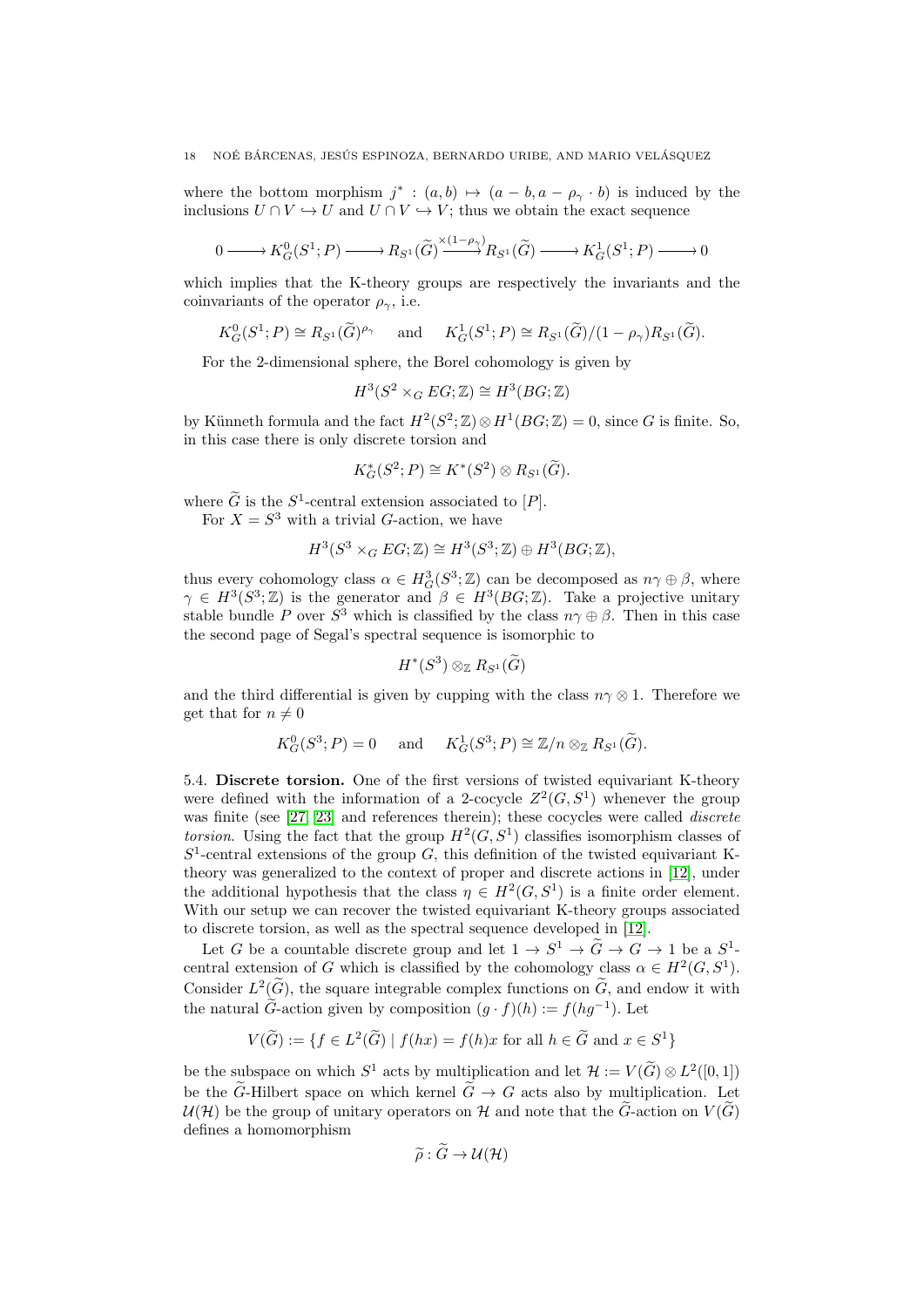whose projectivisation  $\rho: G \to PU(H)$  makes the following diagram commutative



For every orbit type  $G/K$  with K finite, define the functor

$$
\rho_{G/K} := \text{Funct}_{st}(G \ltimes G/K, P\mathcal{U}(\mathcal{H}))
$$

by the equation  $\rho_{G/K}(g, h[K]) := \rho(g)$ , and note that this assignment is functorial since any G-equivariant map  $\psi : G/K \to G/H$  induces a functor  $G \rtimes G/K \to$  $G \rtimes G/H$ ,  $(g, h[K]) \mapsto (g, \psi(h[K]))$ , and therefore the first coordinate stays fixed. Moreover, since  $L^2(\widetilde{K}) \subset L^2(\widetilde{G})$ , where  $\widetilde{K}$  denotes the  $S^1$ -central extension of  $K$ induced by  $\widetilde{G}$  and the inclusion  $K \subset G$ , then we know by Peter-Weyl's theorem that H includes all irreducible representations of  $\tilde{K}$  on which the circle acts by multiplication, an infinitely number of times; therefore we know that  $\rho_{G/K}$  is a stable functor, since its restriction to the group  $K$  is a stable homomorphism (see Definition [3.1\)](#page-6-2), and therefore it defines a point in  $|\mathcal{C}_{G/K}|$ .

For every proper G-CW-complex X we can associate the map of  $\mathcal{O}_G^P$ -spaces

$$
\overline{\rho}^X:\Phi X\to |\mathcal{C}|
$$

such that for every orbit type we get the constant map

$$
\overline{\rho}_{G/K}^X : X^K \mapsto |\mathcal{C}_{G/K}|, \quad x \mapsto \rho_{G/K}.
$$

In this way we get that the twisted G-equivariant K-theory groups  $K^*_G(\Phi X; \overline{\rho}^X)$ realize the twisted G-equivariant K-theory groups associated to the  $S^1$ -central extension  $\tilde{G}$  defined by Dwyer in [\[12\]](#page-23-6). Now, since the map  $\bar{\rho}^X$  is constant on each orbit type and only depends on the central extension  $\tilde{G}$  defined by  $\alpha$ , we could define the contravariant  $\mathcal{O}_G^P$ -module  $\mathcal{R}_\alpha(?)$  with  $\mathcal{R}_\alpha(G/K) := R_{S^1}(K)$  thus obtaining a canonical isomorphism

$$
\mathbb{H}^*_G(\Phi X, \overline{\rho}^X) \cong \check{H}^*_G(X; \mathcal{R}_\alpha(?) )
$$

between the Bredon cohomology of the map  $\overline{\rho}^X$  and the Bredon cohomology with coefficients in the twisted representations  $\mathcal{R}_{\alpha}(?)$ .

The groups  $\check{H}^*_{G}(X; \mathcal{R}_{\alpha}(?)$  are the ones shown in [\[12\]](#page-23-6) to be isomorphic to the second page of the Atiyah-Hirzebruch spectral sequence that converges to the twisted equivariant K-theory groups  $K_G^*(\Phi X; \overline{\rho}^X)$ .

The methods developed in the present work have been successfully applied in [\[7\]](#page-23-15) for the explicit calculation of the twisted  $Sl_3(\mathbb{Z})$ -equivariant K-theory and Khomology of the space  $ESl_3(\mathbb{Z})$ . In this case, the calculations are done using an universal coefficients theorem for  $\alpha$ -twisted Bredon cohomology, and the fact that the spectral sequence constructed in this work collapses at the second page.

## 6. Appendix: Brown representability

<span id="page-18-0"></span>The content of this appendix is based on Chapter 7 of [\[25\]](#page-24-11). We assume the reader is familiar with the  $qf$ -model category structure defined in [\[25,](#page-24-11) Section 6.2].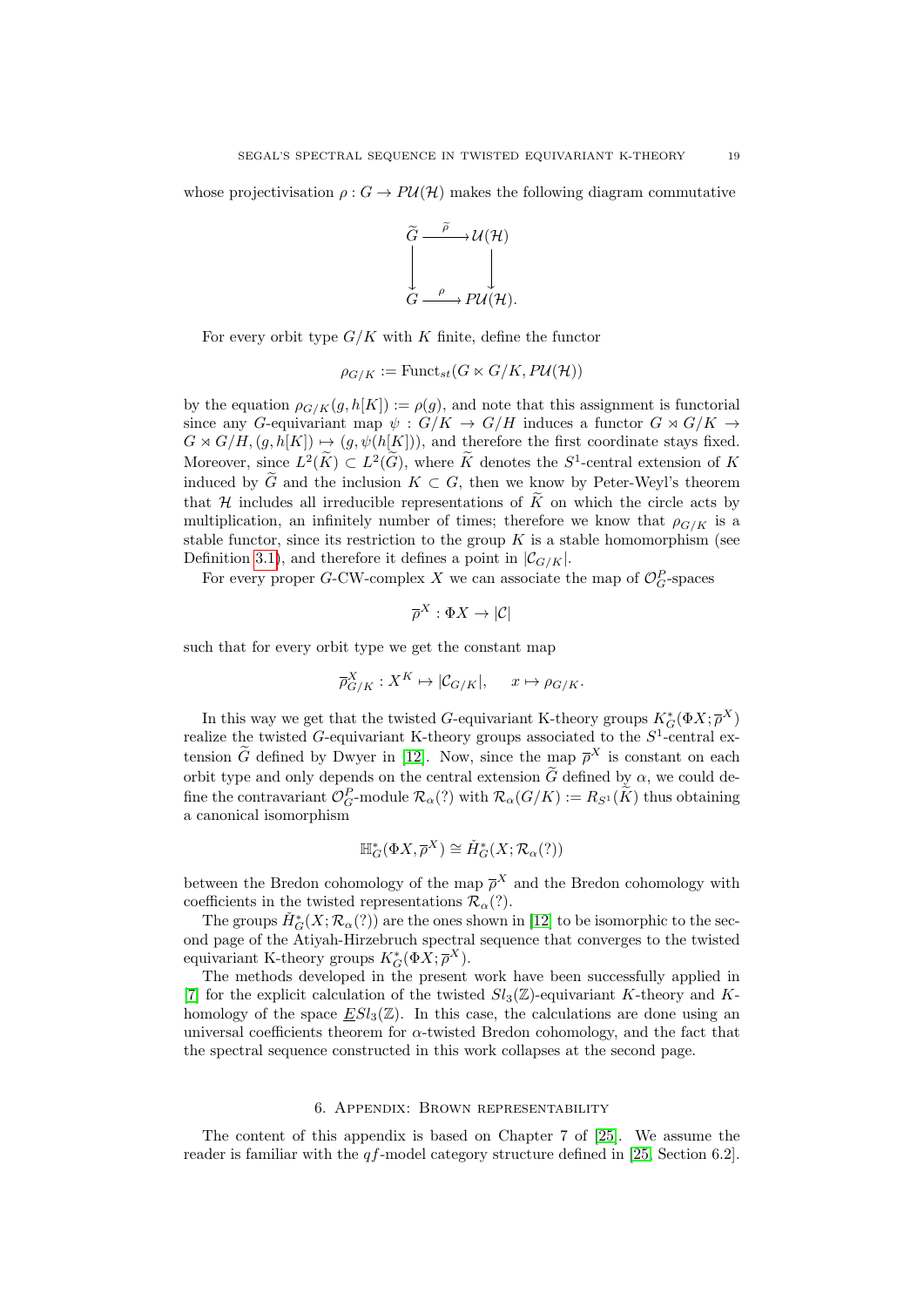<span id="page-19-0"></span>6.1. Based  $G$ -CW-complexes. Let B denote a fixed proper  $G$ -CW-complex. A based proper G-CW-complex is a pair  $(X; x)$  with X a G-CW-complex,  $X - \{x\}$  a proper G-CW-complex and x a G-fixed point.

A based G-space over B is a triple  $X = (X, p, s)$  where  $p : X \to B$  and  $s : B \to X$ are G-maps and  $p \circ s = \text{id}_B$ . A map  $X \to X'$  of based G-spaces over B is a map of based G-spaces that commute with projections and sections. We denote the space of such maps by  $\text{Hom}_{G,B}^0(X,X')$  and by  $_G[X,X']_B^0$  the corresponding set of homotopy classes.

Let  $(X, p)$  be a G-space over B. We use the notation  $(X, p)_+$  for the union  $X \coprod B$  of a based G-space  $(X, p)$  over B with a disjoint section, i.e.  $(X, p)_{+} =$  $(X \mid B, p \mid \text{id}, i)$ , where  $i : B \to X \mid B$  is the natural inclusion.

If  $(X, p)$  is a G-space over B and Z is a based G-space, then let  $X \times_B Z$  be the G-space  $X \times Z$  with projection the product of the projections  $p : X \to B$  and  $Z \rightarrow *$ . Define  $X \wedge_B Z$  to be the quotient of  $X \times_B Z$  obtained by taking fiberwise smash products, so that  $(X \wedge_B Z)_b = X_b \wedge Z$ ; the basepoints of fibers prescribe the section.

For G-spaces  $(X, p)$  and  $(Y, q)$  over B,  $X \times_B Y$  is the pullback of the projections  $p: X \to B$  and  $q: Y \to B$ , with the evident G-projection  $X \times_B Y \to B$ . When X and Y have G-equivariant sections s and t, their pushout  $X \vee_B Y$  specifies the coproduct, or wedge, of  $X$  and  $Y$  in the category of based proper  $G$ -spaces, and  $s$ and t induce a G-map  $X \vee_B Y \to X \times_B Y$  over B that sends x and y to  $(x, tp(x))$ and  $(sq(y), y)$ . Then  $X \wedge_B Y$  is the pushout in the category of compactly generated spaces over  $B$ , displayed in the diagram



This implies that  $(X \wedge_B Y)_b = X_b \wedge Y_b$ , and the section and projection are evident maps.

We denote by  $\Sigma_B X$  the G-space  $S^1 \wedge_B X$  over B, where  $S^1$  has the trivial G-action.

<span id="page-19-1"></span>6.2.  $qf$ -model category structure for  $G$ -CW-complexes over  $B$ . Let  $n$  be a natural number. Let  $I^G$  be the set of all maps of the form  $G/H_+ \times i$ , where H is a finite subgroup of G and i runs through the set of based inclusions  $i: S^{n-1}_+ \to D^n_+$ (where  $S^{-1}$  is empty). Analogously, let  $J^G$  be the set of all maps of the form  $G/H_+ \times i_0$ , where H is a finite subgroup of G and  $i_0$  runs through the set of based maps  $i_0: D^n_+ \to (D^n \times I)_+.$ 

Given maps  $i:(X,p)\to (Y,q)$  and  $d:(Y,q)\to B$  of based G-CW-complexes, the composition  $d \circ i : (X, p) \to B$  defines i as a map over B. We write  $i(d)$  for this map over B. Let  $I_B^G$  be the set of all such maps  $i(d)$  with  $i \in I^G$ , and denote by  $J_B^G$  the set of all such maps  $j(d)$  with  $j \in J^G$ .

In order to define the  $qf$ -model category structure on proper  $G$ -CW-complexes over  $B$  we need to recall the definition of  $q$ -fibration.

Proposition 6.1. [\[25,](#page-24-11) Prop. 6.2.2] The following conditions on a map of compactly generated spaces  $p : E \to Y$  are equivalent. If they are satisfied, then p is called a q-fibration.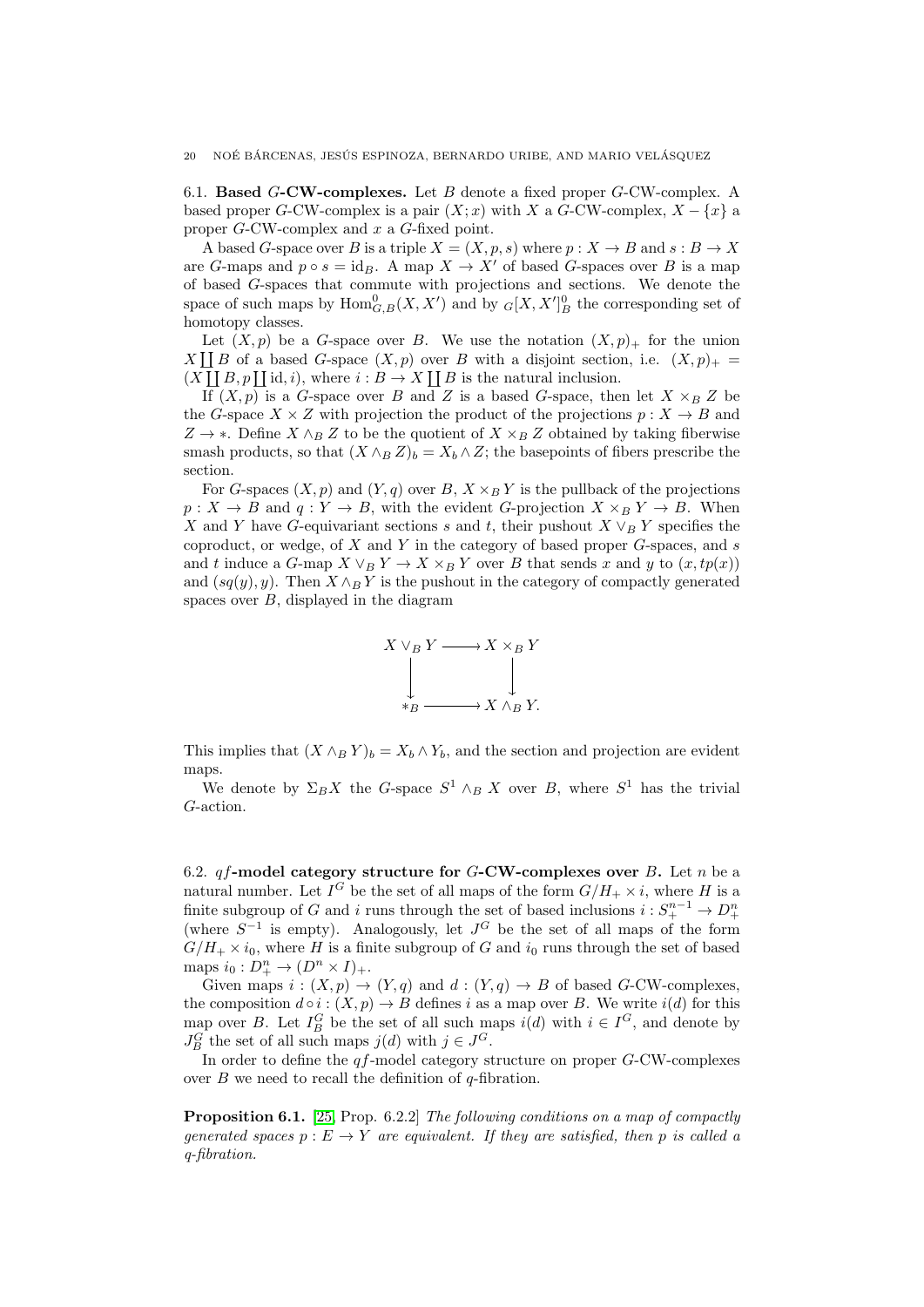$(i)$  The map p satisfies the covering homotopy property with respect to disks  $D^n$ ; that means there is a lift in the following diagram



- (ii) If h is a homotopy relative to the boundary  $S^{n-1}$  in the diagram above, then there is a lift that is a homotopy relative to the boundary.
- (iii) The map p has the relative lifting property (RLP) with respect to the inclusion  $S^{n}_{+} \to D^{n+1}$  of the upper hemisphere into the boundary  $S^{n}$  of  $D^{n+1}$ , that is, there is a lift in the diagram



**Definition 6.2.** A map g of spaces over B is an f-cofibration if it satisfies the fiberwise homotopy extension property (HEP), that is, if it has the left lifting property (LLP) with respect to the maps  $p_0 : \text{Map}_B(I, X) \to X$ .

A map  $d: D^n \to B$  of compactly generated spaces is said to be an f-disk if  $i(d): S^{n-1} \to D^n$  is an f-cofibration. An f-disk  $d: D^{n+1} \to B$  is said to be a relative f-disk if the lower hemisphere  $S_{-}^{n}$  is also an f-disk, so that the restriction  $i(d): S^{n-1} \to S^{n}_{-}$  is an f-cofibration.

A map  $f: (X, p, s) \to (Y, q, t)$  of based G-spaces over B is called a q-equivalence if  $f: X \to Y$  is a G-equivariant weak equivalence of spaces (forgetting the based structure over B ). Define  $I_B^f$  to be the set of inclusions  $i(d): S^{n-1} \to D^n$  where  $d: D^n \to B$  is an f-disk. Define  $J_B^f$  to be the set of inclusions  $i(d): S^n_+ \to D^{n+1}$ of the upper hemisphere into a relative f-disk  $d: D^{n+1} \to B$ . A map of compactly generated spaces over  $B$  is said to be

- (i) a  $qf\mbox{-fibration}$  if it has the RLP with respect to<br>  $J_B^f$  and
- (ii) a  $qf$ -cofibration if it has the LLP with respect to all q-acyclic  $qf$ -fibrations, that is, with respect to those  $qf$ -fibrations that are  $q$ -equivalences.

Now we proceed equivariantly. Let  $\mathcal{O}_G^{\mathcal{ALL}}$  denote the set of all orbits  $G/H$ .

**Definition 6.3.** A set  $\mathcal{C}$  of proper G-CW-complexes that contains the orbits  $G/K$ with  $K \in \mathcal{FIN}(G)$  and is closed under products with elements in  $\mathcal{O}_G^{\mathcal{ALL}}$  is called a generating set. It is closed if it is closed under finite products.

Let  $\mathcal C$  be a generating set.

(i) Let  $I_B^f(\mathcal{C})$  be the set of maps

$$
(\mathrm{id} \times i)(d) \coprod \mathrm{id} : C \times S^{n-1} \coprod B \to C \times D^n \coprod B
$$

such that  $C \in \mathcal{C}$ ,  $d: C \times D^n \to B$  is a G-map, i is the boundary inclusion. and the associated map  $\tilde{i}$  over  $\text{Map}_G(C, B)$  is a generating qf-cofibration in the category of compactly generated spaces over  $\text{Map}_G(C, B)$ .

(ii) Let  $J_B^f(\mathcal{C})$  consist of the maps

$$
(\mathrm{id} \times i)(d) \coprod \mathrm{id}: C \times S^n_+ \coprod B \to C \times D^{n+1} \coprod B
$$

such that  $C \in \mathcal{C}$ ,  $d : C \times D^{n+1} \to B$  is a  $G$ -map, i is the inclusion, and the associated map  $\tilde{i}$  over  $\text{Map}_C(C, B)$  is a generating acyclic qf-cofibration in the category of compactly generated spaces over  $\text{Map}_C(C, B)$ .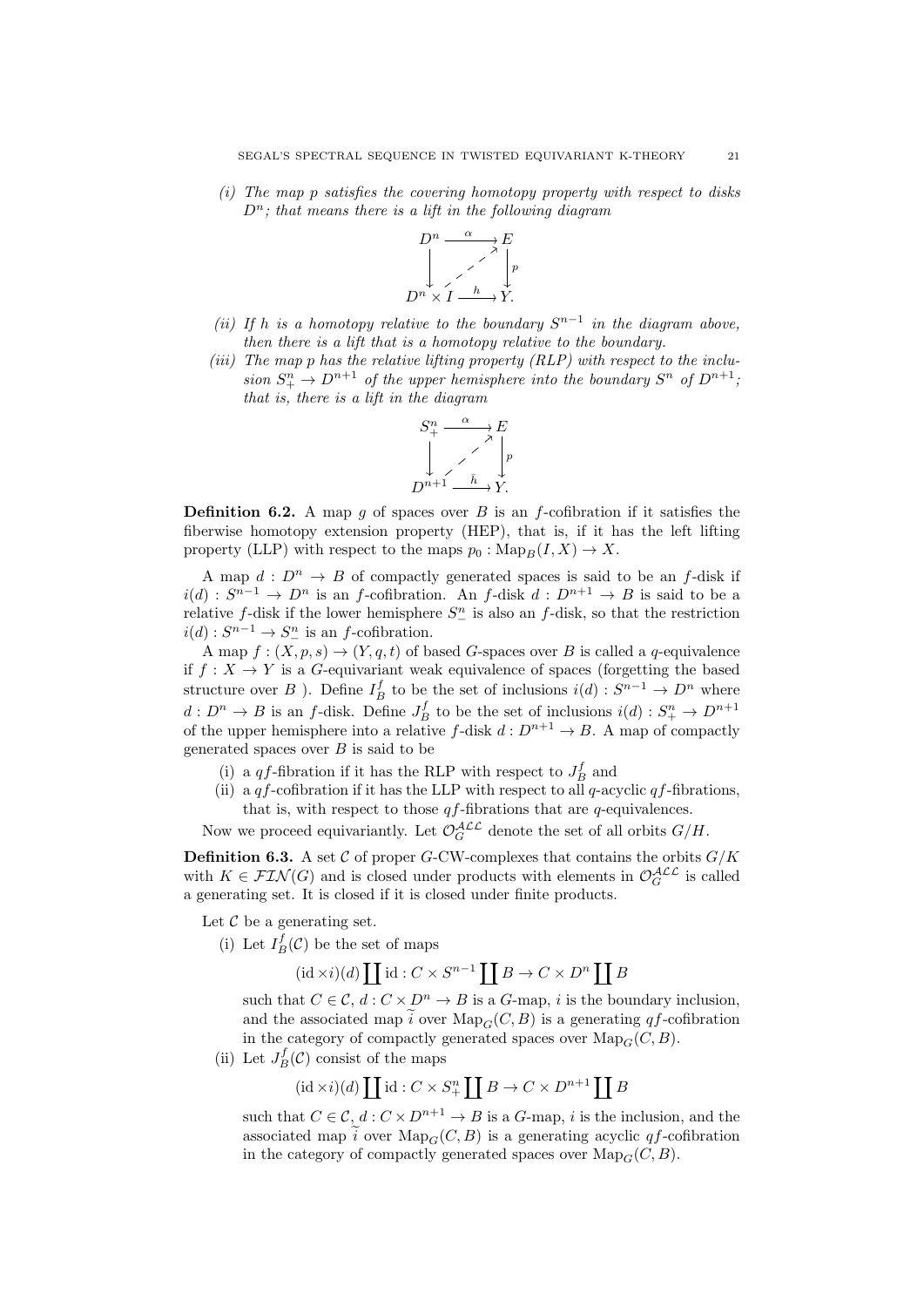Fixing a generating set C, we define a  $qf$ -type model structure based on C. called the  $qf(\mathcal{C})$ -model structure. Its weak equivalences are the weak equivalences of proper G-CW-complexes. We define now the  $qf(\mathcal{C})$ -fibrations.

**Definition 6.4.** A G-map over B is a  $qf(\mathcal{C})$ -fibration if  $\text{Map}_G(C, f)$  is a qffibration in the category of compactly generated spaces over  $\text{Map}_G(C, B)$ , for all  $C \in \mathcal{C}$ .

In [\[25,](#page-24-11) Section 5.5, p.90], the notion of well grounded model category is introduced. There it is established that the category of based proper G-CW-complexes can be endowed with a structure of a well grounded model category.

**Theorem 6.5.** [\[25,](#page-24-11) Th. 7.2.8] For any generating set C the category of based proper G-CW-complexes over B is a well grounded model category. The weak equivalences are the based weak G-homotopy equivalences and fibrations are  $qf(\mathcal{C})$ -fibrations. The sets  $I_B^f(\mathcal{C})$  and  $J_B^f(\mathcal{C})$  are the generating  $qf(\mathcal{C})$ -cofibrations and the generating acyclic  $q f(\mathcal{C})$ -cofibrations.

We define a  $qf$ -fibration in the category of based G-spaces over  $B$  as a map which is a  $qf$ -fibration when regarded as a map of  $G$ -spaces over  $B$ , and similarly for qf-cofibrations.

Let  $(Y, q, t)$  is a based G-space over B and  $f : A \rightarrow B$  be a G-map, we define  $f^*Y$  as the based G-space over A obtained from the pullback diagram



On the other hand if  $(X, s, p)$  is a based G-space over A and  $f : A \to B$ , define  $f_*X$  and its structure maps q and t by means of the map of retracts in the following diagram on the left, where the top square is a pushout and the bottom square is defined by the universal property of pushouts and the requirement that  $q \circ t = id$ .



Recall that an adjoint pair of functors  $(T, U)$  between model categories is a Quillen adjoint pair, or a Quillen adjunction, if the left adjoint  $T$  preserves cofibrations and acyclic cofibrations or, equivalently, the right adjoint U preserves fibrations and acyclic fibrations. It is a Quillen equivalence if the induced adjunction on homotopy categories is an adjoint equivalence.

The following base change result will be useful in the following:

<span id="page-21-0"></span>**Proposition 6.6.** . If  $f : Z_1 \to Z_2$  is a G-map, then the pair  $(f_*, f^*)$  is a Quillen adjunction for the model category structures defined above. Morever, if f is a weak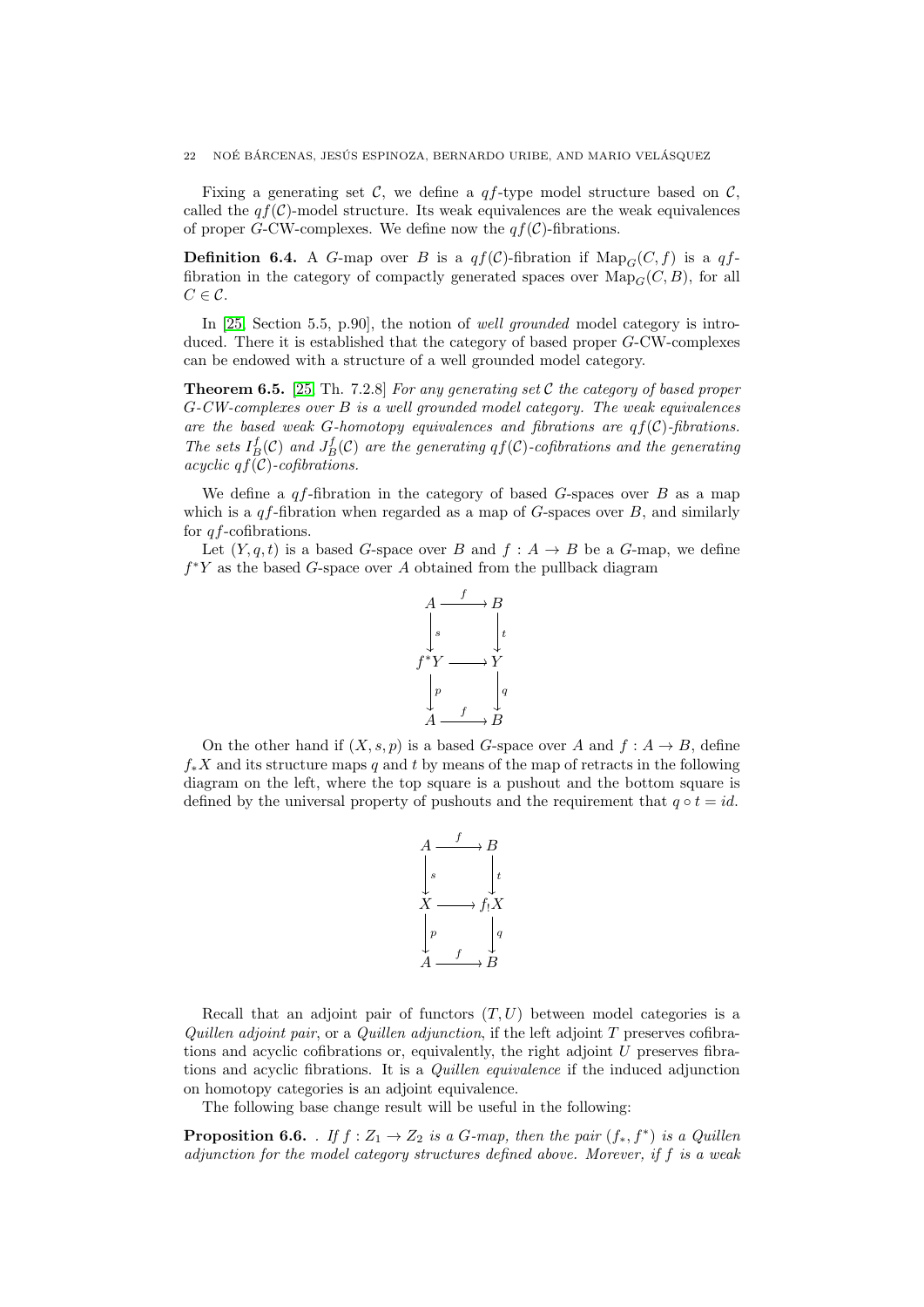F-equivalence with respect to a family of subgroups  $\mathcal{F}$ , then  $(f_*, f^*)$  is a Quillen equivalence

*Proof.* This is the content of Propositions 7.3.4 and 7.3.5 in [\[25\]](#page-24-11). Note that  $f_*$  is denoted by  $f_!$  in [\[25\]](#page-24-11).

**Theorem 6.7.** Let G be a discrete group. For a  $G$ -CW complex B, there exists a ziz-zag of Quillen equivalences between the category of G-spaces over B with the  $qf$ -model structure and  $\mathcal{O}_G^P$ -spaces over  $\Phi B$  with the levelwise model structure.

*Proof.* Let  $\Phi$  be the fixed point functor, which associates an  $\mathcal{O}_G^P$ -complex to a  $G$ -CW complex X. Notice that the additional section or projection data  $p: X \to B$ , and  $s : B \to X$  restrict to fixed points.

Let J be a functorial cellular approximation functor in the category of  $\mathcal{O}_G^P$ -spaces (See Theorem 3.7 in [\[10\]](#page-23-7)), in the sense that  $J(\mathcal{X})$  is a free  $\mathcal{O}_G^P$ -CW complex for every  $\mathcal{O}_G^P$ -space X, and  $J(\mathcal{X}) \to \mathcal{X}$  is a weak  $\mathcal{O}_G^P$ -equivalence.

The cellular approximation functor defines a map  $\epsilon: J(\Phi B) \times_{\mathcal{O}_G^P} \nabla \to B$ , which is a G-homotopy equivalence. The base change functors  $(\epsilon_*, \epsilon^*)$  satisfy the hypothesis of Proposition [6.6](#page-21-0) thus giving a Quillen equivalence pair between the categories of G-spaces over B and over  $J(\Phi B) \times_{\mathcal{O}_G^P} \nabla$ .

Analogously, the mentioned cellular approximation defines a map of  $\mathcal{O}_G^P$ -spaces  $\epsilon': J\Phi(B) \to \Phi(B)$  giving a Quillen equivalence  $\epsilon', \epsilon'$  between the categories of  $\mathcal{O}_G^P$ -spaces over  $\Phi_B^B$  and over  $J(\Phi B)$ .

Finally, the  $\mathcal{O}_G^P$  map  $\Phi_B \to J(\Phi_B)$  determines a Quillen equivalence pair between the categories of  $\mathcal{O}_G^P$  spaces over  $\Phi B$  and G-spaces over  $J(\Phi B) \times_{\mathcal{O}_G^P} \nabla$ .

 $\Box$ 

<span id="page-22-0"></span>6.3. Generating sets in the category of proper G-CW-complex over B. Let  $\mathfrak H$  be a category with weak colimits, denoted by hocolim  $Y_n$ , we say that an object X of  $\mathfrak H$  is compact if

$$
\operatorname{colim} \mathfrak{H}(X, Y_n) \cong \mathfrak{H}(X, \operatorname{hocolim}(Y_n))
$$

for any sequence of maps  $Y_n \to Y_{n+1}$  in  $\mathfrak{H}$ .

**Definition 6.8.** A set  $D$  of objects in a pointed category  $\mathfrak{H}$  is a generating set if a map  $f: X \to Y$  such that  $f_* : \mathfrak{H}(D, X) \to \mathfrak{H}(D, Y)$  is a bijection for all  $D \in \mathcal{D}$  is an isomorphism.

For  $n > 0$ ,  $b \in B$ , and  $H \subset G_b$ , let  $S_H^{n,b}$  be the based G-space over B given by  $(G/H_+ \wedge S^n) \vee_b B$ , where the wedge is taken with respect to the standard basepoint of  $G/H_+ \wedge S^n$  and the basepoint  $b \in B$ . The inclusion of B gives the section and the projection maps  $G/H_+ \wedge S^n$  to the point b and maps B by the identity map.

Let  $\mathbb{D}_{B}^{c}$  be the set of all such based *G*-spaces  $S_{H}^{n,b}$  over *B*, with  $n > 0$ . Then, from [\[25,](#page-24-11) Lemma 7.5.13-14] it follows the next result.

**Lemma 6.9.**  $\mathbb{D}^c_B$  is a generating set in the homotopy category of based G-connected spaces over B. Moreover, each element in  $\mathbb{D}_{B}^{c}$  is a compact object in that category.

We want to use the following abstract Brown representability theorem.

<span id="page-22-1"></span>**Theorem 6.10.** [\[25,](#page-24-11) Th. 7.5.7] Let  $\mathfrak{H}$  be a category with coproducts and weak pushouts. Assume that  $\mathfrak{H}$  has a generating set of compact objects. Let  $k : \mathfrak{H} \to \mathsf{SETS}$ be a contravariant functor that takes coproducts to products and weak pushouts to weak pullbacks. Then there is an object  $Y \in \mathfrak{H}$  and a natural isomorphism  $k(X) \cong \mathfrak{H}(X, Y)$  for  $X \in \mathfrak{H}$ .

Given a model category  $\mathfrak{T}$ , it is possible to construct the *homotopy category*  $\mathfrak{H}$ . For its definition see [\[13\]](#page-23-16).

 $\Box$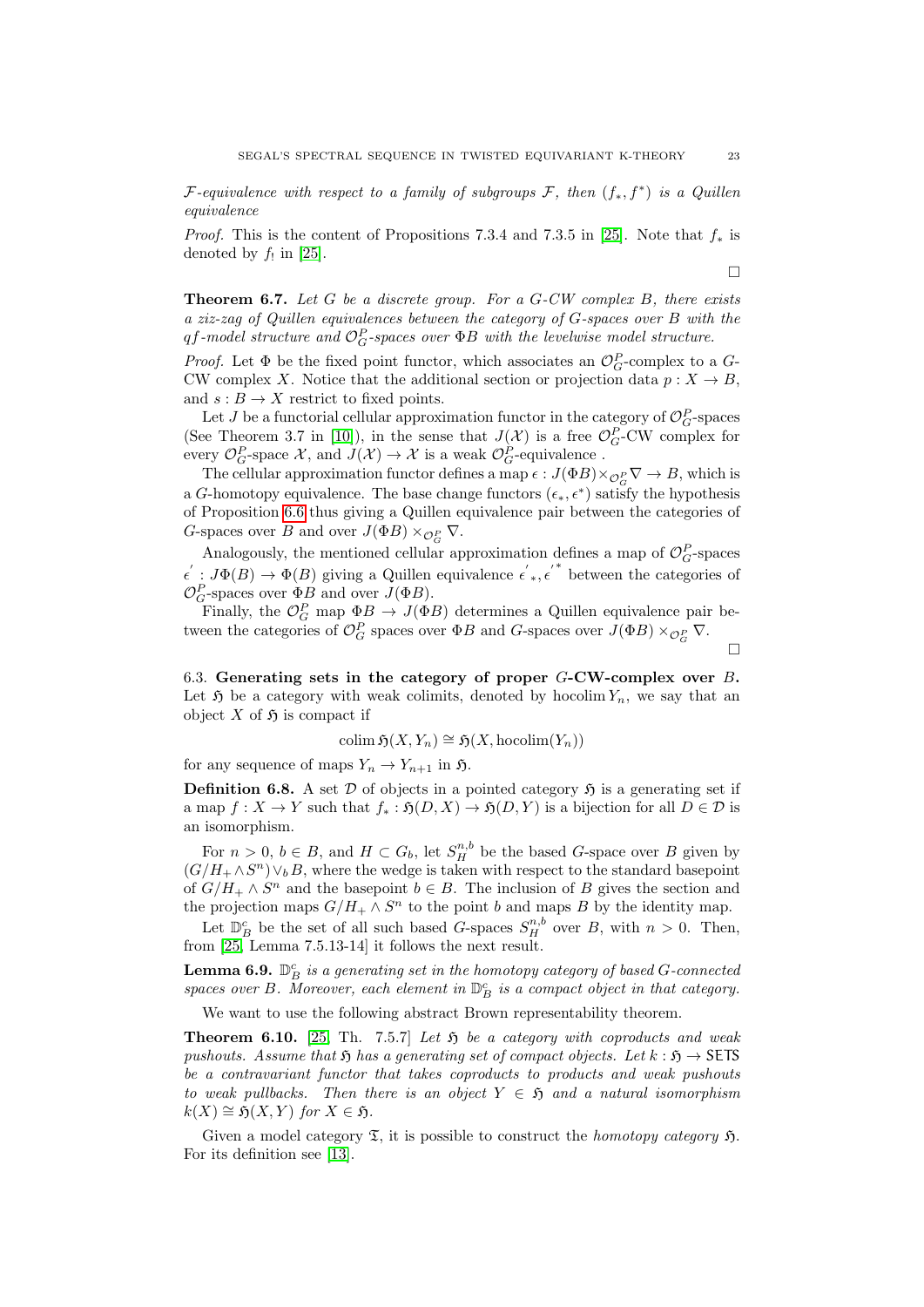<span id="page-23-8"></span>6.4. Equivariant parametrized homotopy theories and Brown representability. Let us recall that a functor  $\mathcal{H}_G^B$  defined on the category of based proper  $G$ -CW-complexes over  $B$  with values in  $\mathbb{Z}$ -modules is a proper reduced generalized cohomology theory over  $B$  if it satisfies a parametrized version of the Eilenberg-Steenrod axioms (except the reduced dimension axiom). For definitions of axioms see for example [\[6,](#page-23-2) Section 4.3.2] or [\[25,](#page-24-11) Definition 20.1.2].

**Theorem 6.11.** Let  $\mathcal{H}^*_{G}$  be a reduced proper G-equivariant parametrized cohomology theory over B. Then, there exist a sequence of proper G-CW-complexes  $\mathcal{R}_n$ over B and natural transformations such that

$$
\mathcal{H}^n_G(X, p, s) \cong {}_G[X, \mathcal{R}_n]^0_B
$$

for every based G-connected proper G-CW-complex X over B.

*Proof.* Given a G-equivariant parametrized cohomology theory  $\mathcal{H}^*_G$  over B, since the category of proper G-CW-complexes has a compact generating set  $\mathbb{D}_{B}^{c}$ , one applies Theorem [6.10](#page-22-1) for the parametrized cohomology theory  $\mathcal{H}_G^*$ , and we obtain a Brown Representability Theorem for reduced proper G-equivariant parametrized cohomology theories.

We can apply the above theorem for Bredon cohomology associated to a cover. Note that this functor  $\mathbb{H}^p_G(\Phi(-), \mu)$  is an equivariant parametrized cohomology theory over  $|\mathcal{C}|$ . Therefore any operation in cohomology

$$
\mathbb{H}^p_G(\Phi X, \mu) \to \mathbb{H}^{p+q}_G(\Phi X, \mu)
$$

which is functorial and only depends on the map  $\mu : \Phi X \to |\mathcal{C}|$ , must be obtained by a map  $\mathfrak{TR}_p \to \mathfrak{TR}_{p+q}$  of  $\mathcal{O}_G^P$ -spaces over  $|\mathcal{C}|$ .

## <span id="page-23-9"></span>**REFERENCES**

- <span id="page-23-10"></span>[1] S. A. Antonyan and E. Elfving. The equivariant homotopy type of G-ANR's for proper actions of locally compact groups. In Algebraic topology—old and new, volume 85 of Banach Center Publ., pages 155–178. Polish Acad. Sci. Inst. Math., Warsaw, 2009.
- <span id="page-23-1"></span>[2] M. Atiyah and G. Segal. Twisted K-theory. Ukr. Mat. Visn., 1(3):287-330, 2004.
- <span id="page-23-14"></span>[3] M. Atiyah and G. Segal. Twisted K-theory and cohomology. In Inspired by S. S. Chern, volume 11 of Nankai Tracts Math., pages 5–43. World Sci. Publ., Hackensack, NJ, 2006.
- <span id="page-23-0"></span>[4] M. F. Atiyah and F. Hirzebruch. Vector bundles and homogeneous spaces. In Proc. Sympos. Pure Math., Vol. III, pages 7–38. American Mathematical Society, Providence, R.I., 1961.
- <span id="page-23-12"></span>[5] M. F. Atiyah and I. M. Singer. Index theory for skew-adjoint Fredholm operators. Inst. Hautes Études Sci. Publ. Math.,  $(37):5-26$ , 1969.
- <span id="page-23-2"></span>N. Bárcenas, J. Espinoza, M. Joachim, and B. Uribe. Universal twist in equivariant K-theory for proper and discrete actions. Proc. Lond. Math. Soc. (3), 108(5):1313–1350, 2014.
- <span id="page-23-15"></span>N. Barcenas and M. Velasquez. Twisted equivariant K-theory and K-homology of  $Sl<sub>3</sub>(\mathbb{Z})$ . Algebraic and Geometric Topology, 14(2):823–852, 2014. DOI: 10.2140/agt.2014.14.823.
- <span id="page-23-13"></span>[8] S. Basu and D. Sen. Representing Bredon cohomology with local coefficients. J. Pure Appl. Algebra, 219(9):3992–4015, 2015.
- <span id="page-23-3"></span>[9] V. Braun. Twisted K-theory of Lie groups. J. High Energy Phys., (3):029, 15 pp. (electronic). 2004.
- <span id="page-23-7"></span>[10] J. F. Davis and W. Lück. Spaces over a category and assembly maps in isomorphism conjectures in  $K$ - and  $L$ -theory.  $K$ -Theory, 15(3):201–252, 1998.
- <span id="page-23-4"></span>[11] C. L. Douglas. On the twisted K-homology of simple Lie groups. *Topology*, 45(6):955–988. 2006.
- <span id="page-23-6"></span>[12] C. Dwyer. Twisted equivariant K-theory for proper actions of discrete groups. K-Theory, 38(2):95–111, 2008.
- <span id="page-23-16"></span>[13] W. G. Dwyer and J. Spalinski. Homotopy theories and model categories. Handbook of algebraic topology, Elsevier, 1995.
- <span id="page-23-11"></span>[14] A. D. Elmendorf. Systems of fixed point sets. Trans. Amer. Math. Soc., 277(1):275–284, 1983. MR MR690052 (84f:57029).
- <span id="page-23-5"></span>[15] D. S. Freed, M. J. Hopkins, and C. Teleman. Loop groups and twisted K-theory I. J. Topol., 4(4):737–798, 2011.